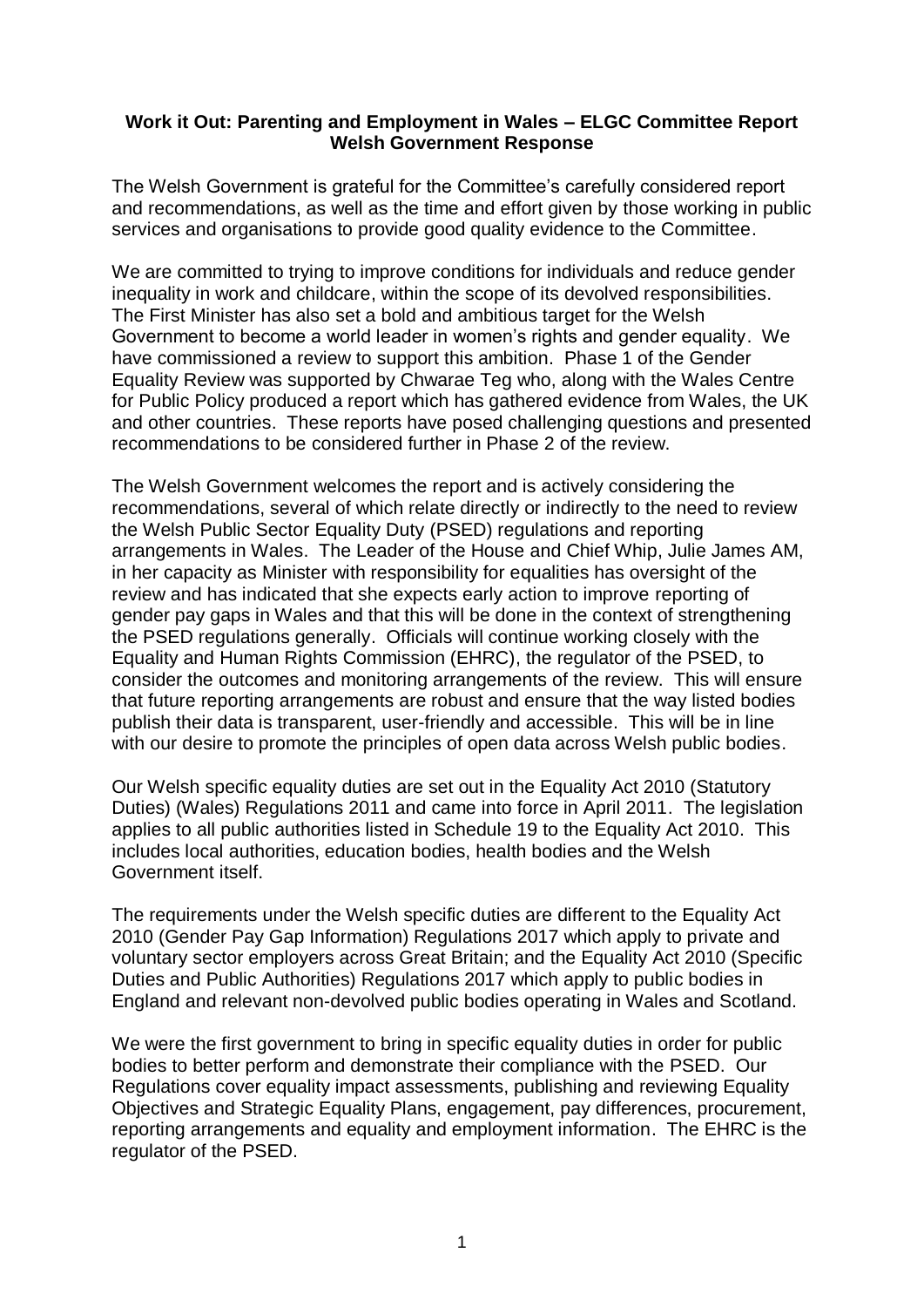The Commission in Wales is currently undertaking a monitoring exercise which aims to clarify potential areas of non-compliance and examine work undertaken in specific areas, by each sector, to meet the requirements of the general duty to:

- eliminate unlawful discrimination, harassment and victimisation and other conduct that is prohibited by the Act;
- advance equality of opportunity between people who share a relevant protected characteristic and those who do not; and
- foster good relations between people who share a protected characteristic and those who do not.

The EHRC monitoring will establish which listed bodies have also chosen to publish pay data in line with the Equality Act 2010 (Gender Pay Gap Information) Regulations 2017. Listed bodies subject to the Wales-specific PSED are not currently required to publish their gender pay data on the UK Government website but are free to do so if they wish. A number of the listed bodies have voluntarily chosen to do so, including a number of local authorities, universities and Fire and Rescue services.

The EHRC monitoring exercise will cover 79 public bodies in Wales and will be conducted between June and the end of September. In addition to specific areas of focus for different sectors, all listed bodies will be monitored on their work in relation to the recruitment and employment of disabled people, and work undertaken to comply with the duty to narrow pay gaps.

The system of reporting should be clear, transparent and afford an opportunity for comparisons to be made. Listed public bodies in Wales already have the information – they are required to collect and publish more information, and more detailed information, than the UK Government requires of public bodies in England.

This work aligns fully with *Prosperity for All – the national strategy* which embodies the Welsh Government's commitment to create equal opportunity for all. This includes tackling pregnancy and maternity discrimination and disadvantage as part of a wider programme of work addressing gender inequality in our society.

It contains the commitment to provide 30 hours of government-funded early education and childcare to working parents of three and four year olds for up to 48 weeks a year by the end of this Assembly term. Our Childcare Offer (the Offer) is aimed at working parents, and is intended to support the Welsh economy by helping parents, particularly mothers, return to work or increase their hours of employment.

Childcare is often cited as one of the reasons why some parents work where they do, work the hours they do, or don't work at all. There is also a growing recognition that in Wales, the majority of children in relative income poverty live in a household where at least one person is working. The evidence is clear that well-paid work is the best route out of poverty, and the greatest protection against poverty. The intention of the Offer is to acknowledge the pressure on working parents who meet the criteria, and to provide financial support to help them with their childcare costs enabling them to access more employment choices.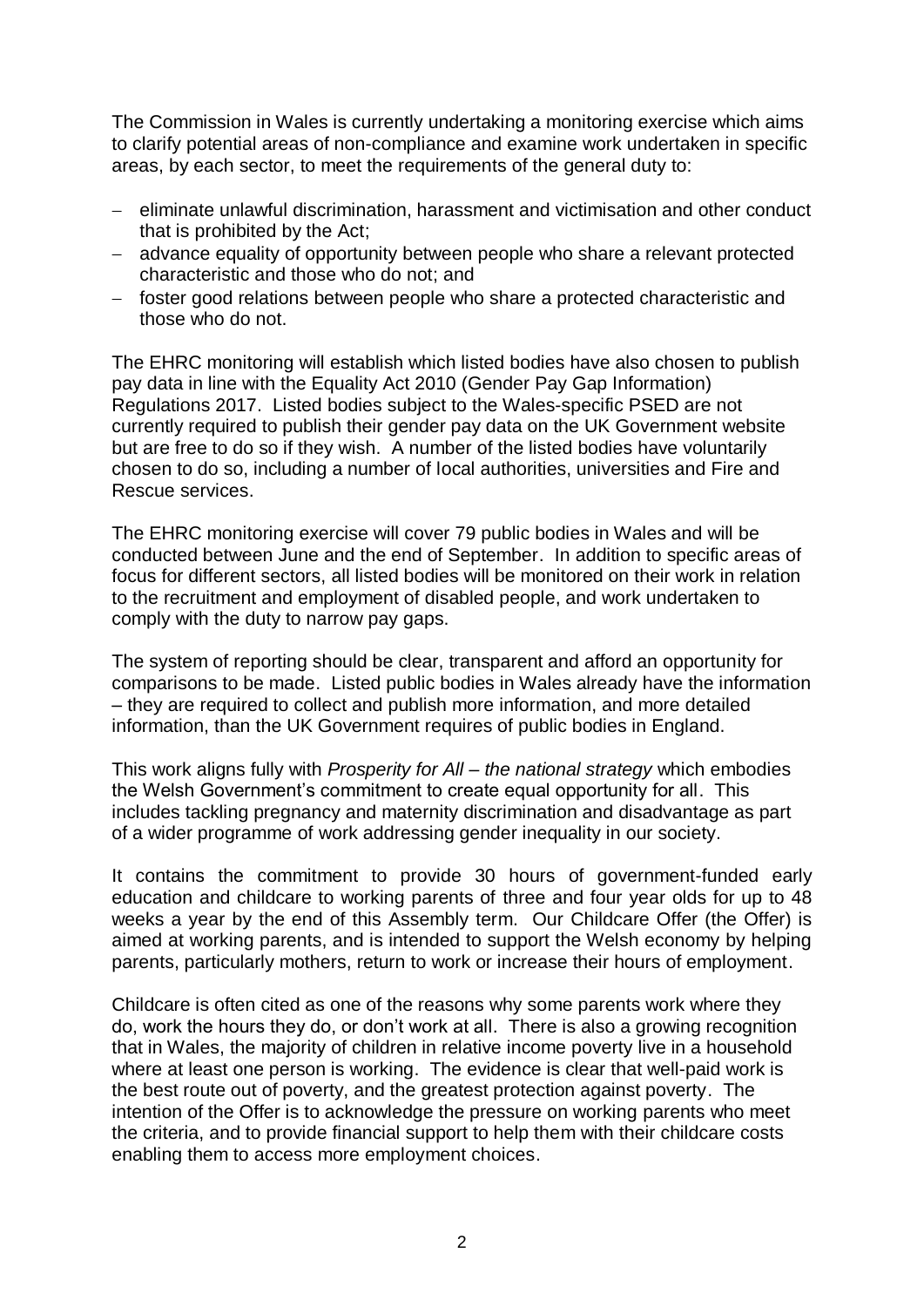The Offer will be available across the whole of Wales from September 2020. Ahead of that we are running a programme of early implementation, testing the Offer in different parts of Wales to help understand the needs of children, parents and providers. Early implementation began in Blaenau Gwent, Caerphilly, Flintshire, Rhondda Cynon Taff, Swansea, Anglesey and Gwynedd in September 2017, with additional areas rolling out the offer from September 2018. These are Ceredigion, Wrexham, Conwy, Newport, Cardiff, Neath Port Talbot and Torfaen. This is part of a programme of rolling expansion that will see the early Offer available in at least part of every local authority by September 2019.

The Offer is part of a suite of programmes aimed at tackling in-work poverty by supporting parents into full-time employment and making it easier for parents to retain employment. Our Parents, Childcare and Employment (PaCE) programme is a £13.5m project jointly funded by the European Social Fund and Welsh Government, working in partnership with DWP. PaCE is specifically aimed at parents who are out of work and cite childcare as their main barrier to accessing training or work opportunities. Up to the end of March 2018, the project had engaged 2,883 participants and supported 896 into work. Over 90% of participants are women.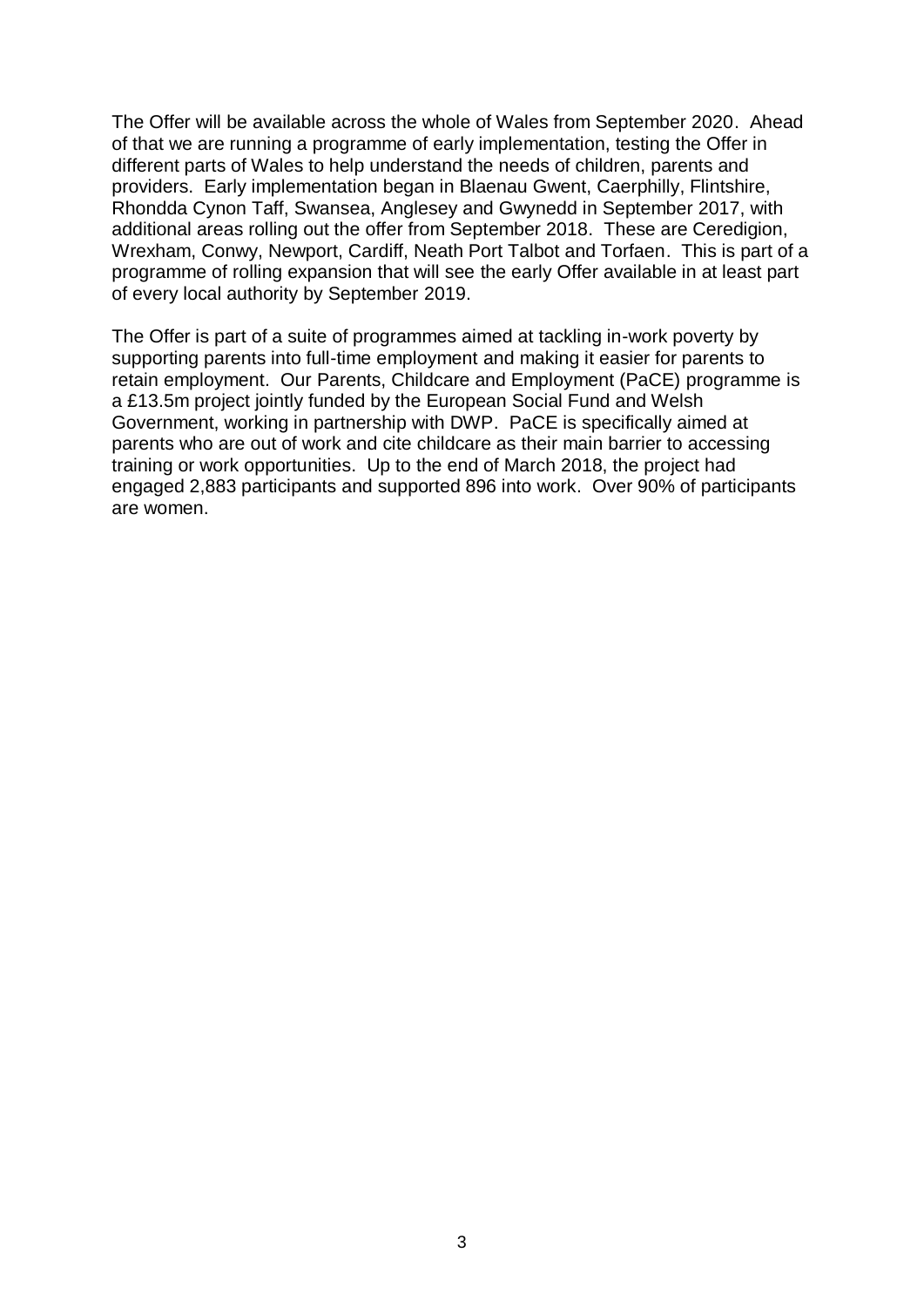| No.                   | <b>Recommendation</b>                                                                                                                                                                                                                                                                 | <b>Welsh Government response</b>                                                                                                                                                                                                                                                                                                                                                                                                                                                                                                                                                                                                                                                                                                                                                                                                                                                                                                                                                                                                                                                                                                                                                                                                                                                                                                                                           |
|-----------------------|---------------------------------------------------------------------------------------------------------------------------------------------------------------------------------------------------------------------------------------------------------------------------------------|----------------------------------------------------------------------------------------------------------------------------------------------------------------------------------------------------------------------------------------------------------------------------------------------------------------------------------------------------------------------------------------------------------------------------------------------------------------------------------------------------------------------------------------------------------------------------------------------------------------------------------------------------------------------------------------------------------------------------------------------------------------------------------------------------------------------------------------------------------------------------------------------------------------------------------------------------------------------------------------------------------------------------------------------------------------------------------------------------------------------------------------------------------------------------------------------------------------------------------------------------------------------------------------------------------------------------------------------------------------------------|
| $\mathbf{1}$<br>same. | We recommend that the Welsh<br>Government commits to<br>advertising all of its jobs as<br>"flexible by default" by 2019-<br>20, or to justify advertising a<br>role non-flexibly. The Welsh<br>Government should also<br>actively encourage all Welsh<br>public authorities to do the | <b>Accept</b><br>The Welsh Government already operates these arrangements for its own staff. We will<br>write to Welsh public authorities to encourage them to adopt similar practices where they<br>don't already have them in place.<br><b>Financial Implications</b><br>None.                                                                                                                                                                                                                                                                                                                                                                                                                                                                                                                                                                                                                                                                                                                                                                                                                                                                                                                                                                                                                                                                                           |
| $\overline{2}$        | We recommend that the Welsh<br>Government "leads from the<br>top", by encouraging senior<br>leadership roles in the Welsh<br>Government to be job-shared.                                                                                                                             | <b>Accept</b><br>As an employer striving to be an exemplar in equality, diversity and inclusion, the Welsh<br>Government accept that more needs to be done to enable and encourage job sharing<br>(and part time working) at senior leadership levels within the organisation. Our Diversity<br>& Inclusion Action Plan 2016 - 2020 commits to "Consider how part-time workers can be<br>encouraged to apply for Executive Band and Senior Civil Service, maximising job share<br>opportunities". Part time Senior Civil Servants were surveyed for their views on part time<br>working in the Senior Civil Service and this informed a paper that went to the Diversity &<br>Inclusion Steering Group. The Group agreed the paper that made 12 recommendations<br>on job sharing and part time working in the Senior Civil Service. These<br>recommendations include making job sharing processes simpler; gauging interest in job<br>sharing in the Senior Civil Service; ensuring all senior posts are considered for job<br>sharing at the planning stage prior to advertisement and ensuring commitment from<br>senior leaders. A training seminar for the senior civil service was held in May 2017 to<br>enable people to hear from deputy directors who were job-sharing in the Cabinet Office<br>and ask any questions.<br><b>Financial Implications</b><br>None. |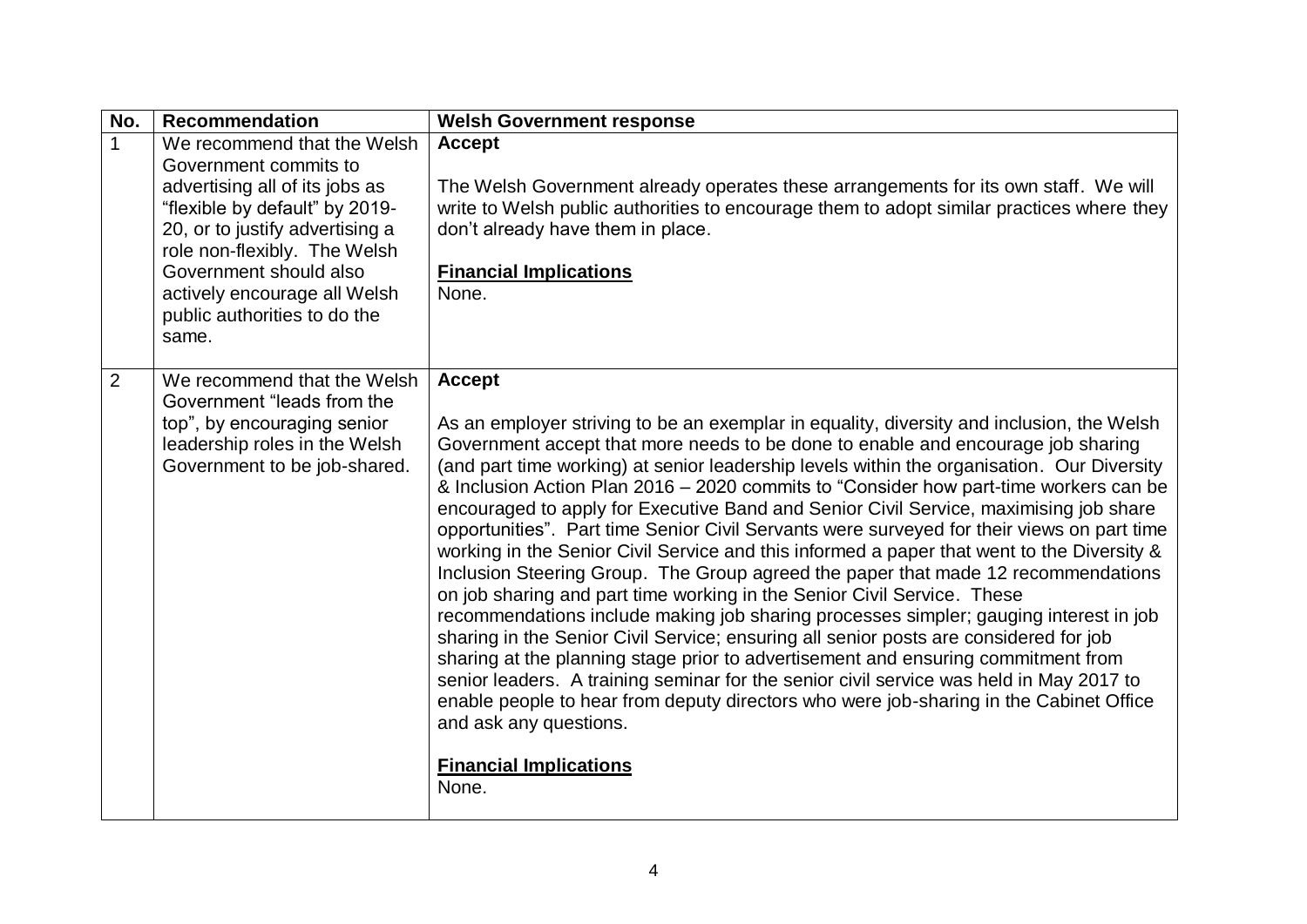| No.            | <b>Recommendation</b>                                                                      | <b>Welsh Government response</b>                                                                                                                                                                                                                                                                                                                                                                  |
|----------------|--------------------------------------------------------------------------------------------|---------------------------------------------------------------------------------------------------------------------------------------------------------------------------------------------------------------------------------------------------------------------------------------------------------------------------------------------------------------------------------------------------|
| $\overline{3}$ | We recommend that the Welsh<br>Government considers the                                    | <b>Accept</b>                                                                                                                                                                                                                                                                                                                                                                                     |
|                | case for changing legislation<br>so roles such as Ministers,<br>public appointees and      | Ministers and Councillors roles are elected and have different responsibilities and<br>accountabilities to people who are appointed either into a job or as a public appointment.                                                                                                                                                                                                                 |
|                | councillors may be job-shared.                                                             | The Welsh Government will consider the case for changing the legislation in relation to<br>Welsh Government Ministers alongside any consideration which the NAW may give to<br>the introduction of job sharing for Assembly Members                                                                                                                                                               |
|                |                                                                                            | The Welsh Government is bringing forward proposals which would facilitate job sharing<br>of cabinet roles in local government. This is at the request of local government and we<br>aim to review how this progresses before considering any future proposals for job<br>sharing such as council leaders, committee chairs or councillors being elected on the<br>basis of a job sharing mandate. |
|                |                                                                                            | The Welsh Government already welcomes applications from job-share partnerships for<br>public appointments. We have recently appointed a job-share partnership to the role of<br>National Adviser for Violence against Women, Gender-based Violence, Domestic Abuse<br>and Sexual Violence.                                                                                                        |
|                |                                                                                            | <b>Financial implications</b><br>None.                                                                                                                                                                                                                                                                                                                                                            |
| $\overline{4}$ | We recommend that the Welsh<br>Government provides<br>specialist advice to employers       | <b>Accept</b><br>Business Wales provides advice on flexible working through the HR and responsible                                                                                                                                                                                                                                                                                                |
|                | through Business Wales about<br>how to deal with flexible<br>working requests effectively. | business advice streams. Advice will be reviewed and refreshed if required, and<br>advisors will be provided with an update on the importance of providing this advice<br>through the support offered.                                                                                                                                                                                            |
|                |                                                                                            | <b>Financial Implications</b><br>Any additional costs will be drawn from existing programme budgets.                                                                                                                                                                                                                                                                                              |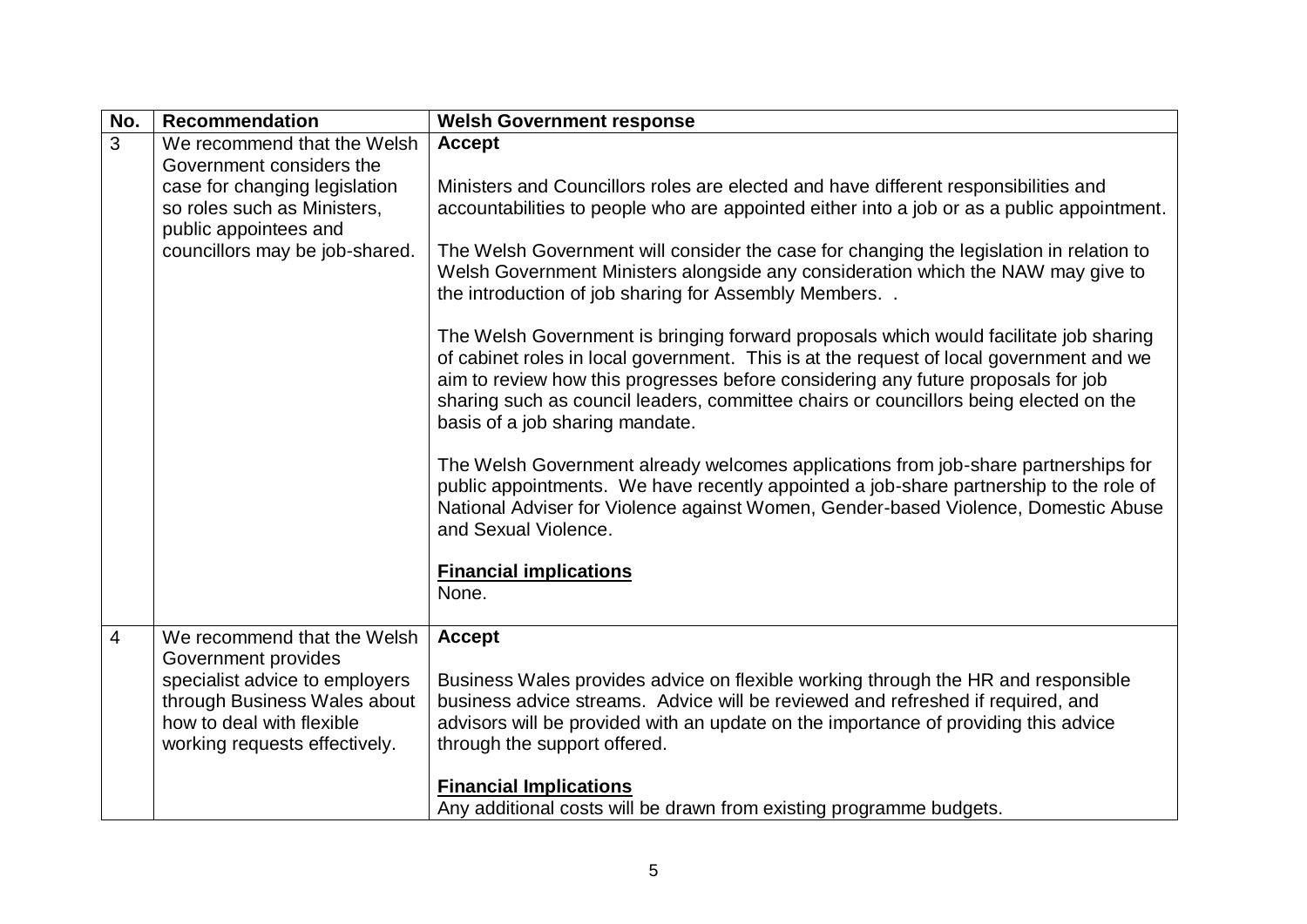| No.            | <b>Recommendation</b>                                                                                                                                                                                                                                                                     | <b>Welsh Government response</b>                                                                                                                                                                                                                                                                                                                                                                                                                                                                                                                                                                                                                                                                                                                                                                                                                                                                                                                                                                                                                                                                                                                                                                       |
|----------------|-------------------------------------------------------------------------------------------------------------------------------------------------------------------------------------------------------------------------------------------------------------------------------------------|--------------------------------------------------------------------------------------------------------------------------------------------------------------------------------------------------------------------------------------------------------------------------------------------------------------------------------------------------------------------------------------------------------------------------------------------------------------------------------------------------------------------------------------------------------------------------------------------------------------------------------------------------------------------------------------------------------------------------------------------------------------------------------------------------------------------------------------------------------------------------------------------------------------------------------------------------------------------------------------------------------------------------------------------------------------------------------------------------------------------------------------------------------------------------------------------------------|
| $\overline{5}$ | We recommend that the Welsh<br>Government updates                                                                                                                                                                                                                                         | <b>Accept</b>                                                                                                                                                                                                                                                                                                                                                                                                                                                                                                                                                                                                                                                                                                                                                                                                                                                                                                                                                                                                                                                                                                                                                                                          |
|                | recruitment guidance for<br>school governing bodies to<br>include issues such as flexible<br>working, shared parental leave<br>and pregnancy and maternity<br>issues. Guidance should also<br>be provided to senior<br>leadership teams on handling<br>pregnancy and maternity<br>issues. | Chapter 9 of the Governor's Guide to the Law was updated in 2012 and makes clear the<br>obligations of governing bodies with regards to employment and the Equality Act 2010.<br>This includes advice on pregnancy and maternity issues. It also signposts to further<br>advice to ensure schools and governing bodies are kept updated on equality rights.<br>Chapter 10 refers to staffing, which includes appointing teachers, head teachers and<br>deputy head teachers and advice that all teachers and head teachers should enjoy a<br>reasonable work-life balance.<br>As such, there is a duty on governors, contained within the Staffing Regulations (Part 8)<br>to have regard for the work-life balance of head teachers. Ultimately, local authorities,<br>as employers, need to ensure that the terms and conditions of contract are in line with<br>legislation and that governing bodies are advised appropriately.<br>However, the Welsh Government accepts that this guidance is used as a reference and<br>should reflect the most up-to-date information. We will be reviewing and updating the<br>whole of this guidance in due course.<br><b>Financial Implications</b><br>None. |
| 6              | We recommend that the Welsh<br>Government explores the<br>potential for all teaching posts<br>(including senior roles) to be                                                                                                                                                              | <b>Accept</b><br>Responsibility for staffing in schools, including advertising teaching jobs, is delegated to<br>Governing bodies under the Staffing Regulations (Part 8). It would not be appropriate                                                                                                                                                                                                                                                                                                                                                                                                                                                                                                                                                                                                                                                                                                                                                                                                                                                                                                                                                                                                 |
|                | advertised as "flexible by<br>default" as part of the review of<br>teachers' pay and conditions.                                                                                                                                                                                          | for the review of teachers' pay and conditions to include this matter which is about<br>employment' and how schools resource themselves, therefore the review of the<br>Governors Guide, as committed in Recommendation 5 above, will include the<br>exploration that all teaching posts be advertised as flexible by default.<br>It will be imperative that the review of teachers' pay and conditions takes full account of                                                                                                                                                                                                                                                                                                                                                                                                                                                                                                                                                                                                                                                                                                                                                                          |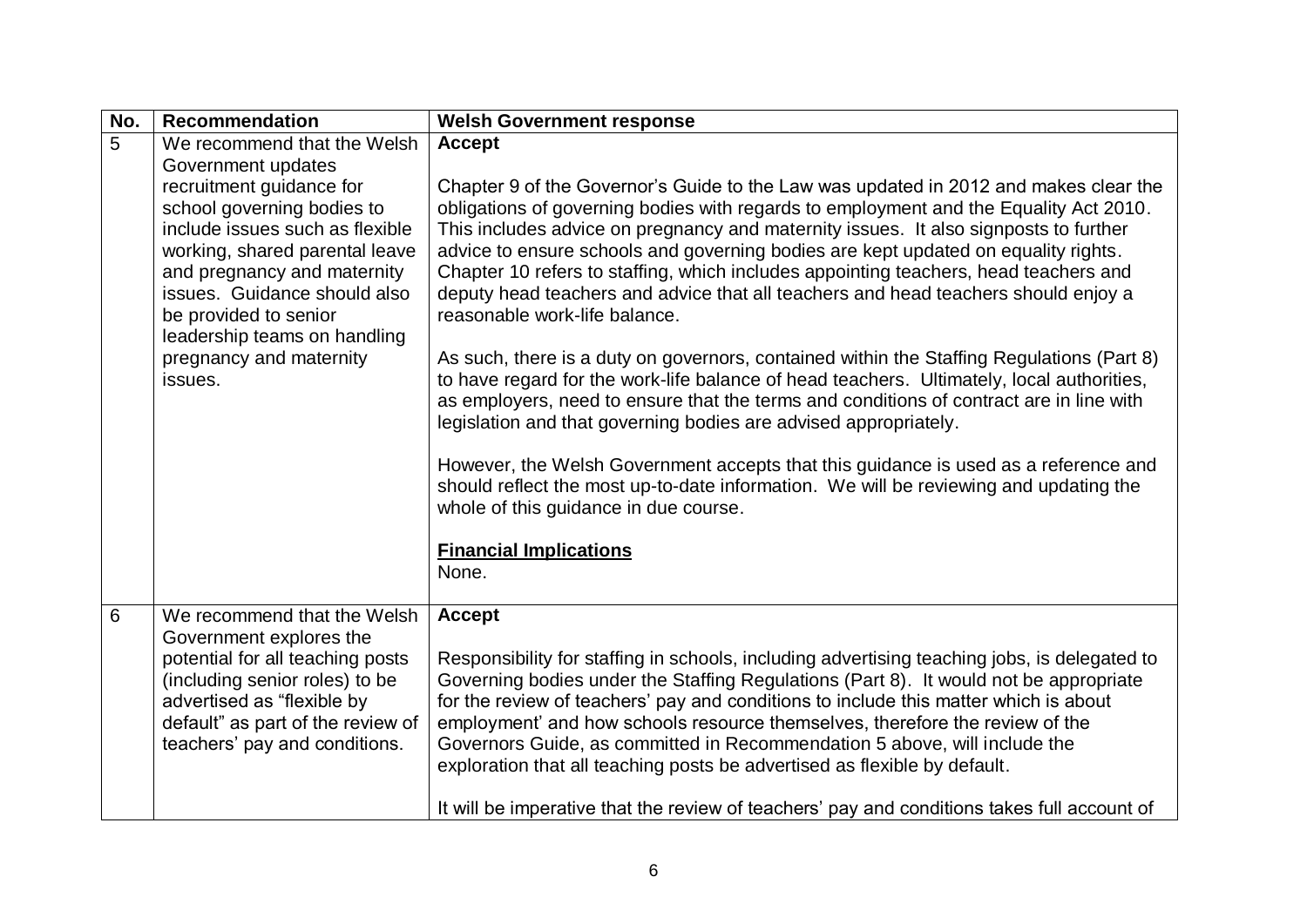| No.            | <b>Recommendation</b>                                                                                                                                                                                                                                                                                                                           | <b>Welsh Government response</b>                                                                                                                                                                                                                                                                                                                                                                                                                                                                                                                                                                                                                                 |
|----------------|-------------------------------------------------------------------------------------------------------------------------------------------------------------------------------------------------------------------------------------------------------------------------------------------------------------------------------------------------|------------------------------------------------------------------------------------------------------------------------------------------------------------------------------------------------------------------------------------------------------------------------------------------------------------------------------------------------------------------------------------------------------------------------------------------------------------------------------------------------------------------------------------------------------------------------------------------------------------------------------------------------------------------|
|                |                                                                                                                                                                                                                                                                                                                                                 | the flexibilities required to support the range of working patterns that schools require.<br><b>Financial Implications</b><br>None.                                                                                                                                                                                                                                                                                                                                                                                                                                                                                                                              |
| $\overline{7}$ | We recommend that the Welsh<br>Government reforms Teaching<br>and Learning Responsibility<br>(TLR) payments to allow<br>responsibilities to be shared<br>between two members of staff.                                                                                                                                                          | <b>Reject</b><br>Whilst it is reasonable for more than one individual to share responsibilities for<br>undertaking a role in a specified area of work, the nature of pay and conditions requires<br>that all aspects of remuneration are individually based. It would therefore not be<br>appropriate for matters, such as allowances, to be shared. However, the review of<br>teachers' pay and conditions will look at enabling schools to have sufficient flexibilities to<br>appropriately remunerate teachers for any additional responsibilities they undertake in<br>their roles, irrespective of their working pattern.<br><b>Financial implications</b> |
|                |                                                                                                                                                                                                                                                                                                                                                 | None.                                                                                                                                                                                                                                                                                                                                                                                                                                                                                                                                                                                                                                                            |
| 8              | We recommend that the Welsh<br>Government commits to<br>eradicating pregnancy and<br>maternity discrimination in the<br>foundation and thematic<br>sectors as a priority. To<br>monitor this, employees of<br>businesses in receipt of<br>Government support should be<br>surveyed on issues such as<br>discrimination and unfair<br>treatment. | <b>Accept</b><br>Following the implementation of the Economic Contract, all businesses seeking direct<br>financial support from the Welsh Government must demonstrate how they satisfy all of<br>the conditions in the Economic Contract, including Fair Work. This means that<br>businesses who indulge in discriminatory practices or unfair treatment will not be able to<br>qualify for direct financial support. We will continue to work with the Social Partners<br>(Wales TUC, FSB, CBI and Commerce Cymru) to understand the impact of the<br>Economic Contract on employees and businesses.<br><b>Financial Implications</b><br>None.                  |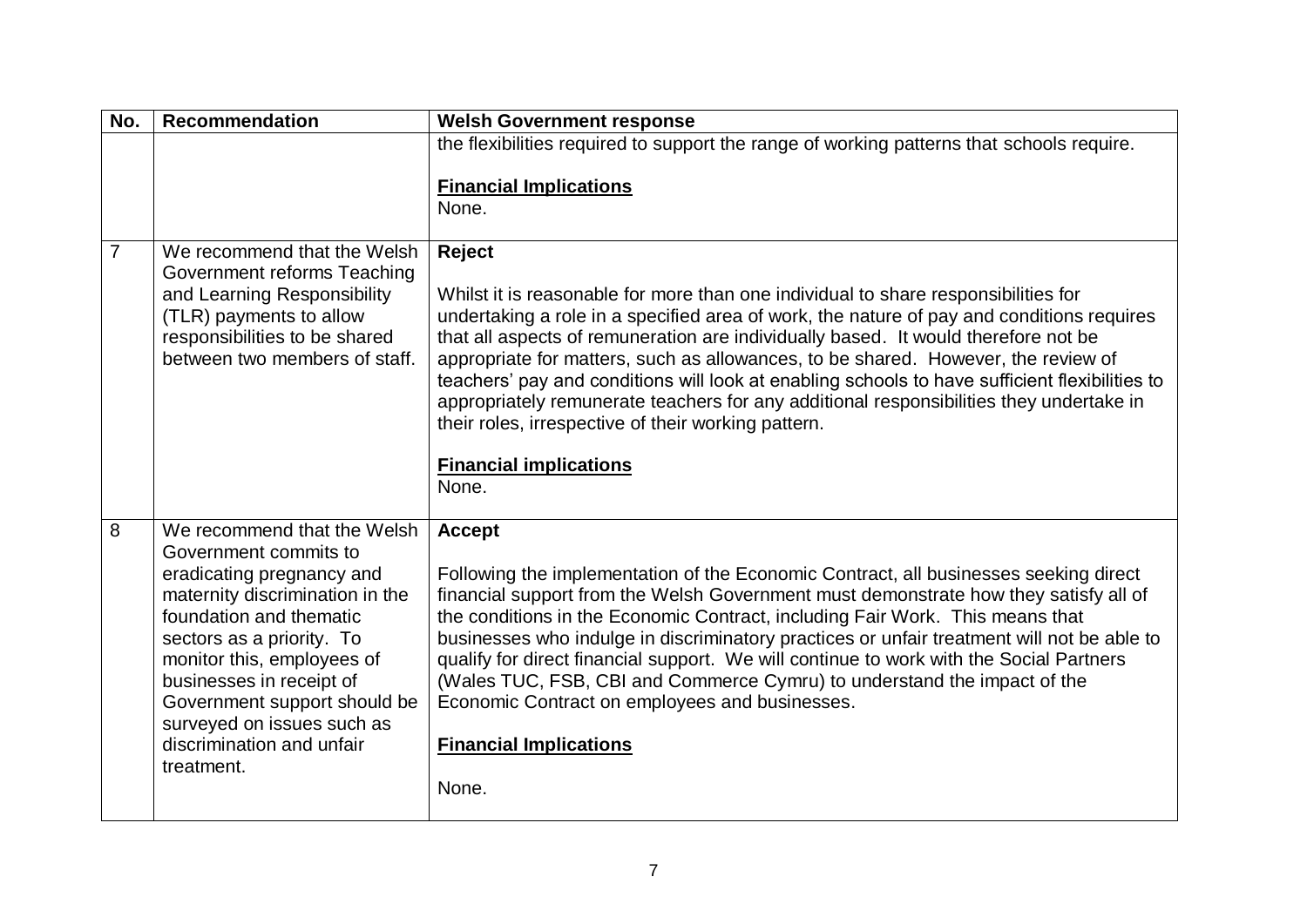| <b>Accept in Principle</b><br>The Welsh Government will periodically review the Economic Contract with social<br>partners to ensure it remains fit for purpose in targeting our policy objective of helping to<br>promote responsible business and employment practices to deliver public investment<br>with a social purpose. In addition, we have committed to revisiting the Economic<br>Contract's Fair Work commitment once the Fair Work Commission has reported.<br><b>Financial Implications</b><br>None.                                                                                                                                                                                                                                                                                                                                                                                                                                                                                                                                                                                                                                                                                                                                                                                                                                                                                                                                                                                          |
|------------------------------------------------------------------------------------------------------------------------------------------------------------------------------------------------------------------------------------------------------------------------------------------------------------------------------------------------------------------------------------------------------------------------------------------------------------------------------------------------------------------------------------------------------------------------------------------------------------------------------------------------------------------------------------------------------------------------------------------------------------------------------------------------------------------------------------------------------------------------------------------------------------------------------------------------------------------------------------------------------------------------------------------------------------------------------------------------------------------------------------------------------------------------------------------------------------------------------------------------------------------------------------------------------------------------------------------------------------------------------------------------------------------------------------------------------------------------------------------------------------|
| <b>Accept</b><br>Phase 1 of the Gender Equality Review, announced by the First Minister on International<br>Women's Day, has been completed, with reports by Chwarae Teg and Wales Centre for<br>Public Policy published on 10 July. The Welsh Government has welcomed the report<br>and is actively considering the recommendations, several of which relate directly or<br>indirectly to the need to review the Welsh PSED regulations and reporting arrangements<br>in Wales. The Leader of the House and Chief Whip, Julie James AM, in her capacity as<br>'Equalities Minister' with oversight of the Review, has indicated that she expects early<br>action to improve reporting of gender pay gaps in Wales.<br>Third sector organisations access financial support from the Welsh Government in many<br>ways. The Welsh Government's Code of Practice for Funding the Third Sector sets out<br>the key principles that will underpin Welsh Government funding for the Third Sector and<br>what the Government expects from the Third Sector in return (through grants and<br>procurement). All Welsh Government funding for the Third Sector will reflect the<br>priorities of Government and Ministerial priorities. All Welsh Government Departments<br>must comply with this Code when funding the Third Sector.<br>Our Code of practice: Ethical employment in supply chains help ensure that workers in<br>our supply chains are employed fairly. This code commits public, private and third |
| reduce gender pay gaps and to                                                                                                                                                                                                                                                                                                                                                                                                                                                                                                                                                                                                                                                                                                                                                                                                                                                                                                                                                                                                                                                                                                                                                                                                                                                                                                                                                                                                                                                                              |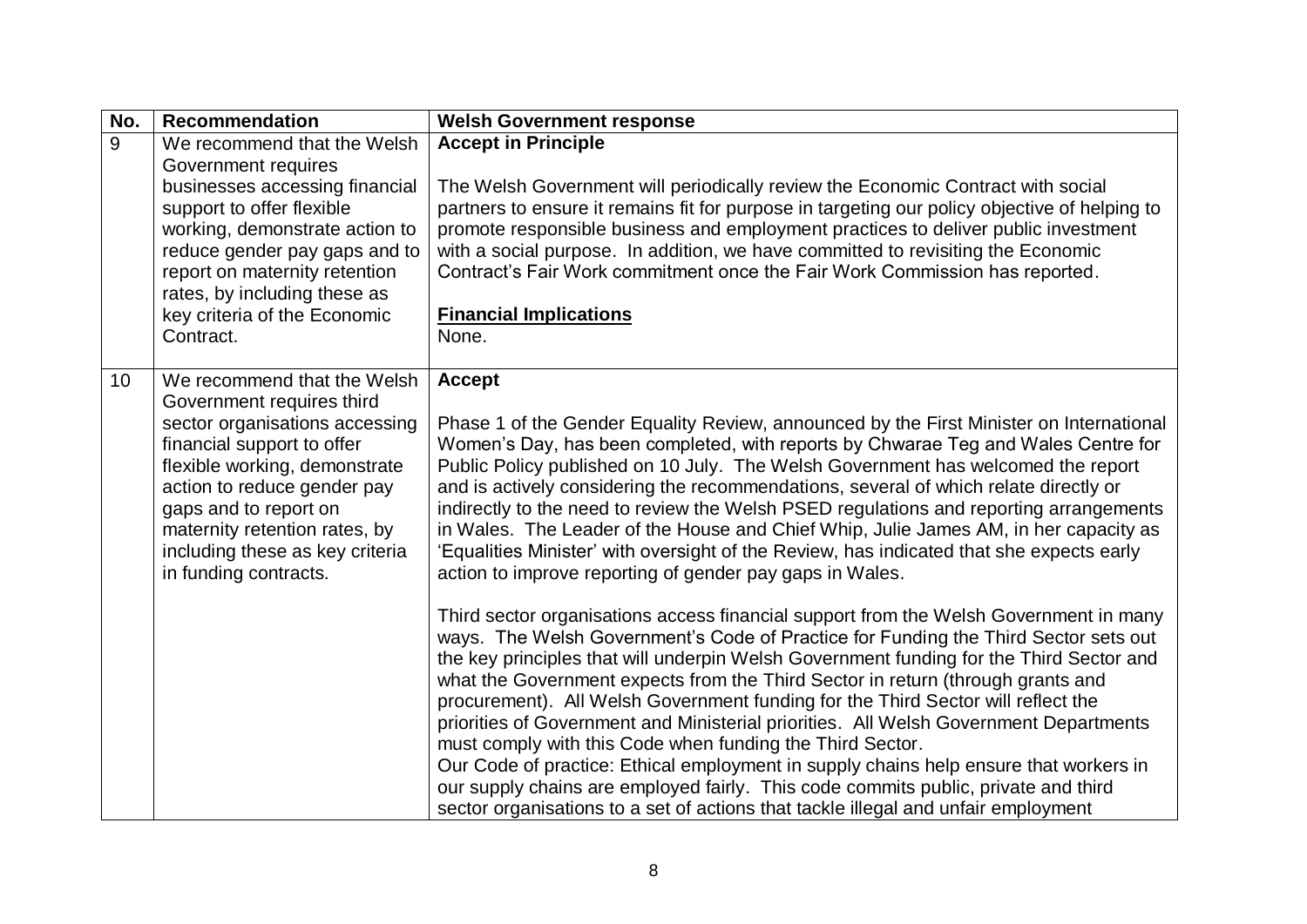| No. | <b>Recommendation</b>                                                                                                                                                                                                                                                                                                                                                          | <b>Welsh Government response</b>                                                                                                                                                                                                                                                                                                                                                                                                                                                                                                                                                                                                                                                                                      |
|-----|--------------------------------------------------------------------------------------------------------------------------------------------------------------------------------------------------------------------------------------------------------------------------------------------------------------------------------------------------------------------------------|-----------------------------------------------------------------------------------------------------------------------------------------------------------------------------------------------------------------------------------------------------------------------------------------------------------------------------------------------------------------------------------------------------------------------------------------------------------------------------------------------------------------------------------------------------------------------------------------------------------------------------------------------------------------------------------------------------------------------|
|     |                                                                                                                                                                                                                                                                                                                                                                                | practices. Organisations that receive funding from Welsh Government, either directly or<br>via grants or contracts, will be expected to sign up to the code.<br>We will consider how our support for the Third Sector through Third Sector Support<br>Wales can be used to respond positively to this important agenda, and help third sector<br>organisations to promote ethical employment practices.<br><b>Financial implications</b>                                                                                                                                                                                                                                                                              |
|     |                                                                                                                                                                                                                                                                                                                                                                                | None.                                                                                                                                                                                                                                                                                                                                                                                                                                                                                                                                                                                                                                                                                                                 |
| 11  | We recommend that the Welsh<br>Government requires<br>businesses to provide flexible<br>working, demonstrate action to<br>reduce gender pay gaps, and<br>report on maternity retention<br>rates as part of procurement<br>arrangements.                                                                                                                                        | <b>Accept</b><br>The Welsh Government accepts this recommendation where such a requirement would<br>be relevant to the contract in question. Further work will be required to identify the most<br>effective ways in which the procurement process can be used to achieve the objectives<br>set out in this recommendation.<br><b>Financial Implications</b><br>None.                                                                                                                                                                                                                                                                                                                                                 |
| 12  | We recommend that the Welsh<br>Government includes a distinct<br>gender element in the<br>definition of "fair work". The<br>definition used by the<br><b>Economic Contract should</b><br>ensure that public funding is<br>only provided to organisations<br>that adhere to equal<br>opportunities and workplace<br>structures that allow women<br>and men to progress in their | <b>Accept in Principle</b><br>The Economic Contract is clear in identifying that its definition of Fair Work is an interim<br>one pending the recommendations that the Fair Work Commission will provide to Welsh<br>Ministers. The Welsh Government has made a commitment to amend the Economic<br>Contract following the work of the Fair Work Commission which will consider gender<br>equality in their consideration of Fair Work. It would not be appropriate for us to pre-<br>empt the work of the Fair Work Commission by making changes to the Fair Work<br>element of the Economic Contract, particularly given that the interim position has been<br>informed by and has the agreement of Social Partners |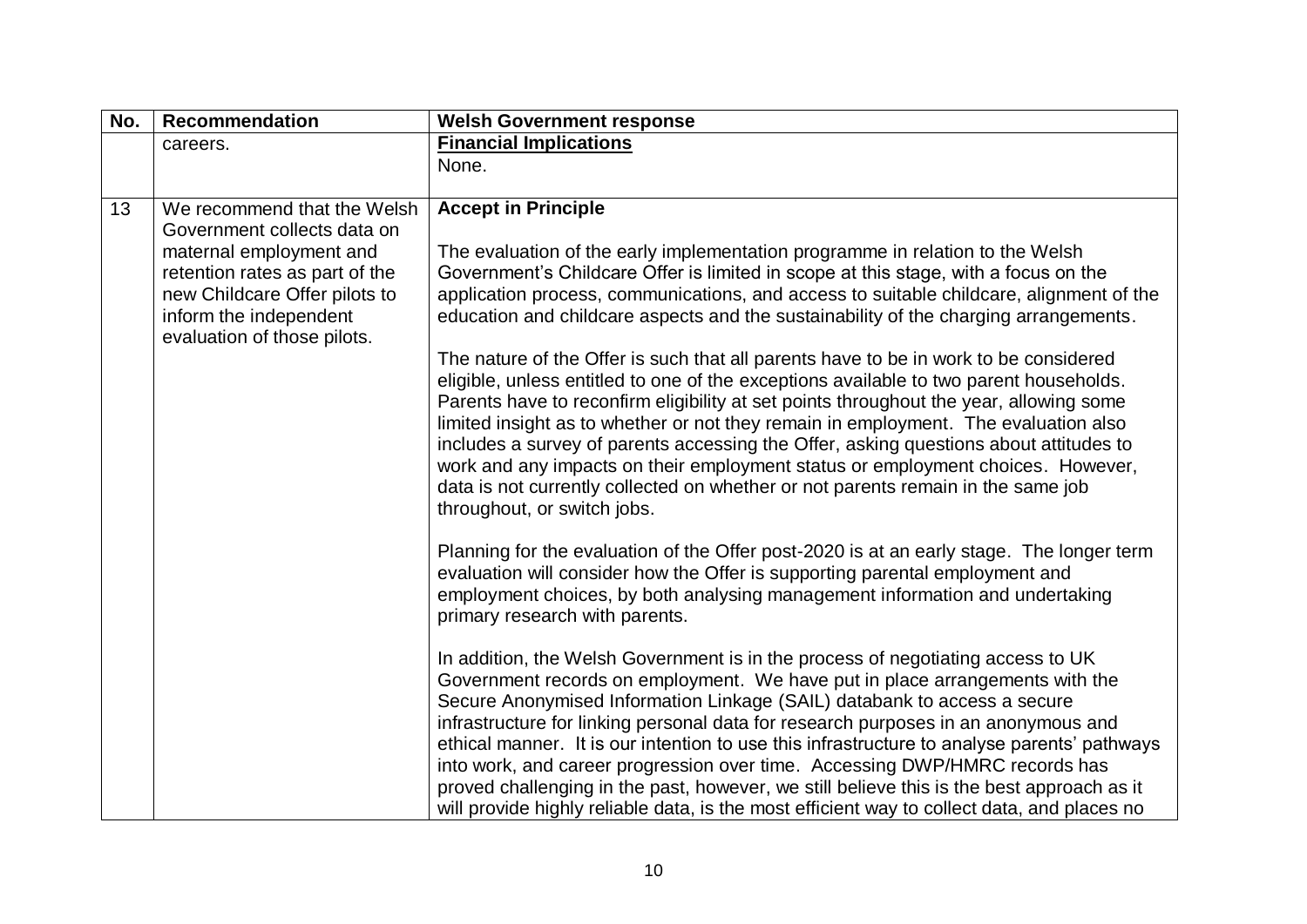| No. | <b>Recommendation</b>                                                                                                                                                                                                                                   | <b>Welsh Government response</b>                                                                                                                                                                                                                                                                                                                                                                                                                                                                                                                                                                                                                                                                                                                                                        |
|-----|---------------------------------------------------------------------------------------------------------------------------------------------------------------------------------------------------------------------------------------------------------|-----------------------------------------------------------------------------------------------------------------------------------------------------------------------------------------------------------------------------------------------------------------------------------------------------------------------------------------------------------------------------------------------------------------------------------------------------------------------------------------------------------------------------------------------------------------------------------------------------------------------------------------------------------------------------------------------------------------------------------------------------------------------------------------|
|     |                                                                                                                                                                                                                                                         | additional burden on parents.<br><b>Financial Implications</b><br>None.                                                                                                                                                                                                                                                                                                                                                                                                                                                                                                                                                                                                                                                                                                                 |
| 14  | We recommend that the Welsh<br>Government sets out the<br>further steps it will take to<br>address the need for childcare<br>of one to three year olds.                                                                                                 | Reject<br>The Welsh Government's focus in this Assembly term is on delivering 30 hours a week<br>of government-funded early education and childcare for working parents of three and<br>four year olds, for up to 48 weeks of the year.<br>Our Childcare Offer is one of a suite of policies – including Flying Start, Families First<br>and the introduction of Children First - which we are currently pursuing to support<br>communities and to build resilience. There are also other forms of support available to<br>help parents with the cost of childcare, such as Tax Credits and Universal Credit for<br>childcare, and the new Tax-Free Childcare Scheme which provides support to working<br>parents with the cost of childcare.<br><b>Financial Implications</b><br>None. |
| 15  | We recommend that the Welsh<br>Government reassesses the<br>Offer. This reassessment<br>should take account of the<br>evaluation, Welsh<br>Government-commissioned<br>research, international<br>research and the evidence<br>provided to this inquiry. | Reject<br>The Childcare Offer for Wales was a core manifesto commitment for Welsh Labour and<br>is an integral aspect of our Programme for Government, Taking Wales Forward. We are<br>committed to delivering the Offer during this Assembly term.<br>While we understand the debate around the parameters of the Offer, particularly those<br>who argue that it should be targeted at parents with younger children, it is important not<br>to underestimate the significant step forward that this Offer signals and how well it has<br>been received.                                                                                                                                                                                                                               |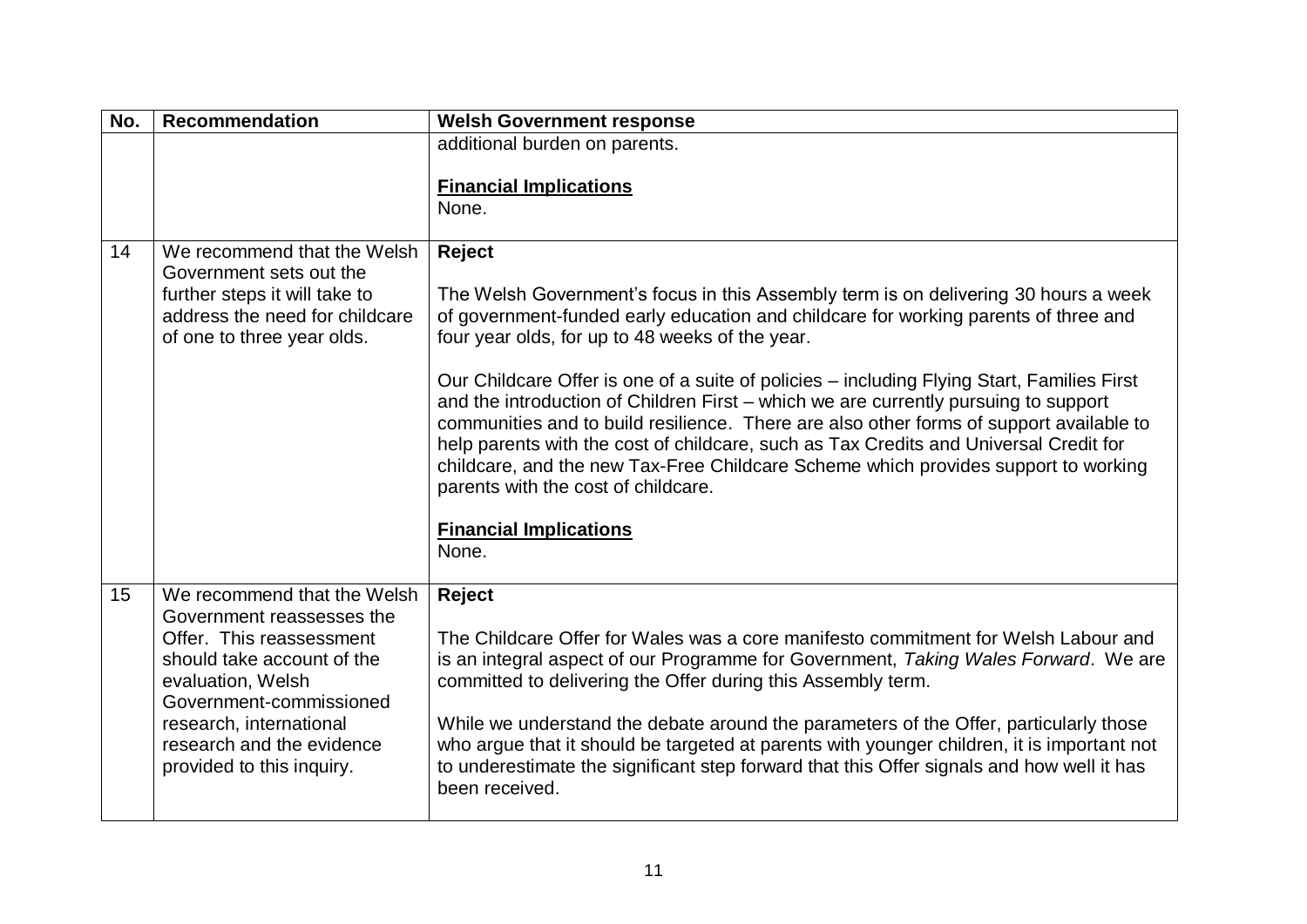| No. | <b>Recommendation</b>                                                                                                                                                                                                                                                                                                                                   | <b>Welsh Government response</b>                                                                                                                                                                                                                                                                                                                                                                                                                                                                                                                                                                                                                                                                                                                                                                                                                                                                                                                                                                                                                                    |
|-----|---------------------------------------------------------------------------------------------------------------------------------------------------------------------------------------------------------------------------------------------------------------------------------------------------------------------------------------------------------|---------------------------------------------------------------------------------------------------------------------------------------------------------------------------------------------------------------------------------------------------------------------------------------------------------------------------------------------------------------------------------------------------------------------------------------------------------------------------------------------------------------------------------------------------------------------------------------------------------------------------------------------------------------------------------------------------------------------------------------------------------------------------------------------------------------------------------------------------------------------------------------------------------------------------------------------------------------------------------------------------------------------------------------------------------------------|
|     |                                                                                                                                                                                                                                                                                                                                                         | We should always be open to ideas and what the evidence tells us as to where we might<br>want to go next. Rather than reviewing the parameters of this Offer at this time, we will<br>be looking carefully at what the research and evidence tells us about additional actions<br>we could take to support other groups of parents with their childcare costs in the future.<br>This includes learning from the evaluation of our early implementation programme,<br>lessons from the delivery of Flying Start and the findings of this review, as well as<br>separately commissioned research.                                                                                                                                                                                                                                                                                                                                                                                                                                                                     |
|     |                                                                                                                                                                                                                                                                                                                                                         | <b>Financial Implications</b><br>None.                                                                                                                                                                                                                                                                                                                                                                                                                                                                                                                                                                                                                                                                                                                                                                                                                                                                                                                                                                                                                              |
|     |                                                                                                                                                                                                                                                                                                                                                         |                                                                                                                                                                                                                                                                                                                                                                                                                                                                                                                                                                                                                                                                                                                                                                                                                                                                                                                                                                                                                                                                     |
| 16  | We recommend that the Welsh<br>Government reviews the<br>current availability and cost of<br>wraparound care (i.e. before<br>and after school care) to<br>establish where there are<br>geographical gaps, high costs<br>and other barriers. The review<br>should include an exploration<br>of the potential for such care to<br>be provided in schools. | <b>Accept</b><br>Every three years Local Authorities are required to undertake a Childcare Sufficiency<br>Assessment to identify gaps in childcare. This informs planning at a local level. The<br>most recent assessments were published in 2017. Alongside these, an initial high-level<br>assessment of capacity within the childcare sector was undertaken by WISERD and<br>published in October 2017. Further work is now required to build on the capacity<br>modelling undertaken by WISERD and the information contained in the Childcare<br><b>Sufficiency Assessments.</b><br>In January 2018 the Welsh Government also published an economic assessment of the<br>childcare sector undertaken by Alma Economics. We are currently considering further<br>research into the capacity and sustainability of the childcare sector based on the<br>recommendations of Alma Economics. This sits alongside the work to review<br>qualifications and career pathways within our Childcare, Play and Early Years Workforce<br>Plan, published in December 2017. |
|     |                                                                                                                                                                                                                                                                                                                                                         | Capital funding of £60m over three years (2018-21) is being made available to Local<br>Authorities and other childcare providers to refurbish and/or develop settings in order to<br>deliver the childcare element of the 30 hour Offer. This will include the development of<br>wrap around care in order to provide a seamless provision for working parents. All                                                                                                                                                                                                                                                                                                                                                                                                                                                                                                                                                                                                                                                                                                 |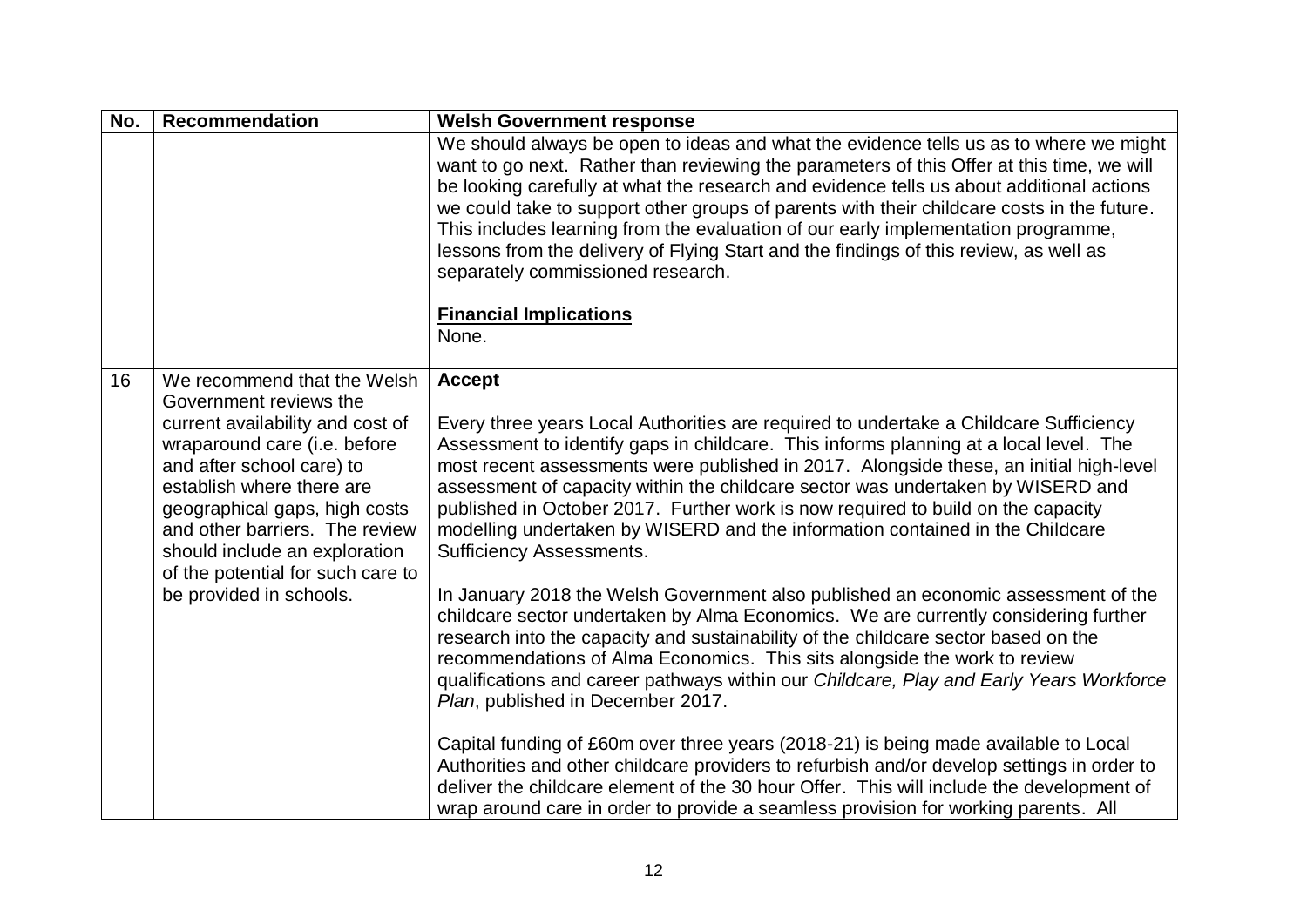| No. | <b>Recommendation</b>                                                                                                                                                                                     | <b>Welsh Government response</b>                                                                                                                                                                                                                                                                                                                                                                                                                                                                                                              |
|-----|-----------------------------------------------------------------------------------------------------------------------------------------------------------------------------------------------------------|-----------------------------------------------------------------------------------------------------------------------------------------------------------------------------------------------------------------------------------------------------------------------------------------------------------------------------------------------------------------------------------------------------------------------------------------------------------------------------------------------------------------------------------------------|
|     |                                                                                                                                                                                                           | applications must be submitted via the Local Authority and bids must be submitted by 30<br>September 2018.<br>We will also be reviewing the terms of the Child Minding and Day Care Exceptions<br>(Order) 2010, as amended in 2016. This will include looking again at the role of schools<br>in providing childcare.                                                                                                                                                                                                                         |
|     |                                                                                                                                                                                                           | <b>Financial Implications</b><br>£60m of capital has already been made available to develop the infrastructure<br>associated with the Childcare Offer and there may be some further financial implications<br>associated with the development of wrap around care. It is not possible to determine the<br>full cost implications of these until all of the options have been explored and presented to<br>Ministers.                                                                                                                          |
| 17  | We recommend that the Welsh<br>Government improves<br>awareness of the PaCE<br>project.                                                                                                                   | <b>Accept</b><br>PaCE promotional material is distributed across a wide range of organisations.<br>However, it is recognised that PaCE could be promoted more widely, for example<br>through the use of social media. A communications plan will be developed which will set<br>out how we intend to increase the awareness of the PaCE project through national and<br>local publicity. This will be completed by 30 September 2018.<br><b>Financial Implications</b><br>Any additional costs will be drawn from existing programme budgets. |
| 18  | We recommend that the Welsh<br>Government clarifies the exact<br>eligibility for the childcare<br>element of the PaCE project in<br>promotional materials, and<br>how it links to the Childcare<br>Offer. | <b>Accept</b><br>A joint approach will be adopted between PaCE and the Childcare offer policy teams to<br>design and distribute promotional materials which clearly set out the links between both<br>programmes. This will be completed by 30 December 2018.                                                                                                                                                                                                                                                                                 |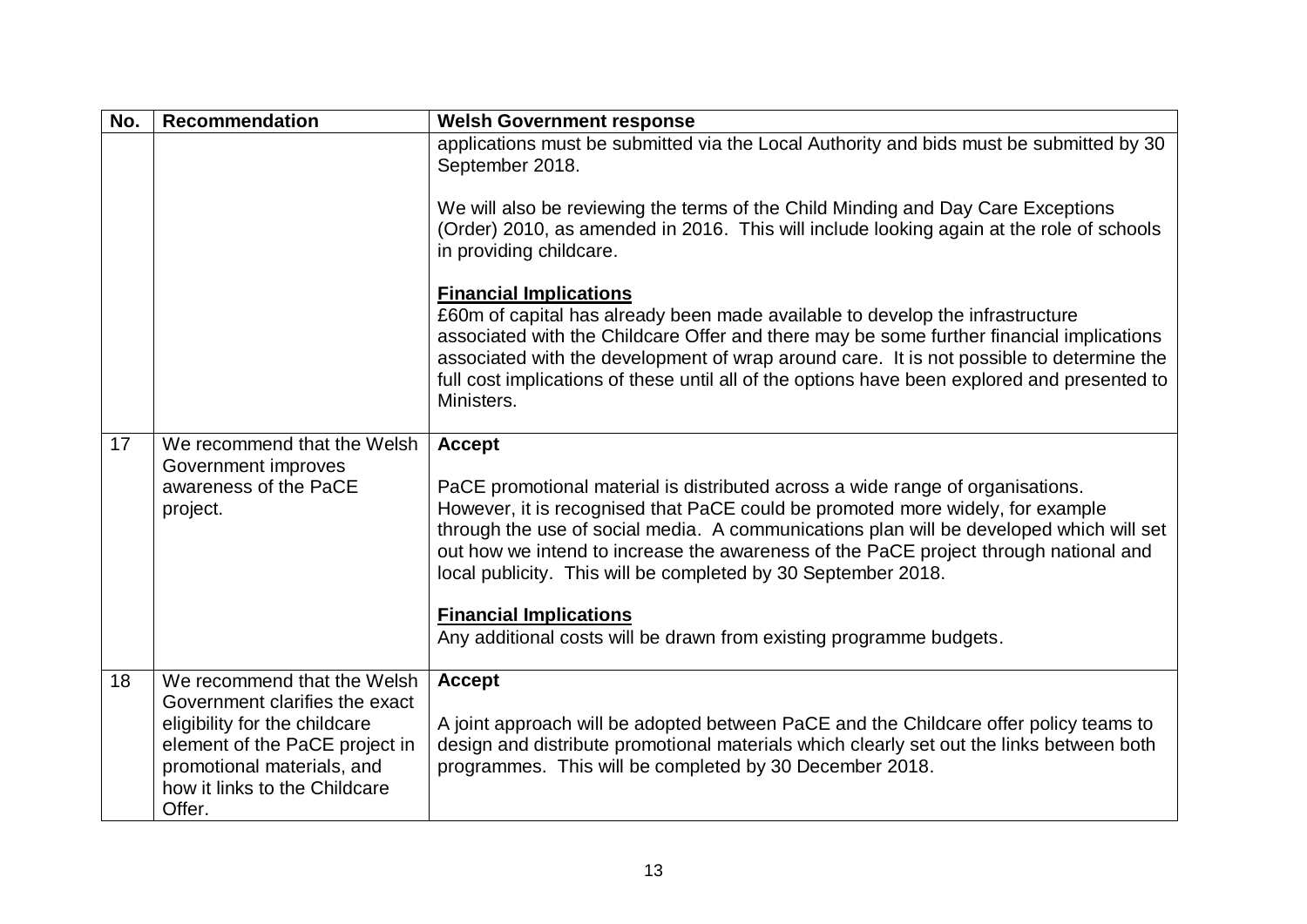| No. | <b>Recommendation</b>                                                                                                                                                                                                                                                      | <b>Welsh Government response</b>                                                                                                                                                                                                                                                                                                                                                                                                                                                                                                                                                                                                                                                                                                                                                                                                                                                                                                                                                                                                                                                                                                                                                                                                                                                                                                                                                                                                                                                                                                                                                                                                                                                                                                                                                                                                                                                                                                                   |
|-----|----------------------------------------------------------------------------------------------------------------------------------------------------------------------------------------------------------------------------------------------------------------------------|----------------------------------------------------------------------------------------------------------------------------------------------------------------------------------------------------------------------------------------------------------------------------------------------------------------------------------------------------------------------------------------------------------------------------------------------------------------------------------------------------------------------------------------------------------------------------------------------------------------------------------------------------------------------------------------------------------------------------------------------------------------------------------------------------------------------------------------------------------------------------------------------------------------------------------------------------------------------------------------------------------------------------------------------------------------------------------------------------------------------------------------------------------------------------------------------------------------------------------------------------------------------------------------------------------------------------------------------------------------------------------------------------------------------------------------------------------------------------------------------------------------------------------------------------------------------------------------------------------------------------------------------------------------------------------------------------------------------------------------------------------------------------------------------------------------------------------------------------------------------------------------------------------------------------------------------------|
|     |                                                                                                                                                                                                                                                                            | <b>Financial Implications</b>                                                                                                                                                                                                                                                                                                                                                                                                                                                                                                                                                                                                                                                                                                                                                                                                                                                                                                                                                                                                                                                                                                                                                                                                                                                                                                                                                                                                                                                                                                                                                                                                                                                                                                                                                                                                                                                                                                                      |
|     |                                                                                                                                                                                                                                                                            | Any additional costs will be jointly met from existing programme budgets.                                                                                                                                                                                                                                                                                                                                                                                                                                                                                                                                                                                                                                                                                                                                                                                                                                                                                                                                                                                                                                                                                                                                                                                                                                                                                                                                                                                                                                                                                                                                                                                                                                                                                                                                                                                                                                                                          |
| 19  | We recommend that the Welsh<br>Government conducts an<br>evaluation of the PaCE<br>project's effectiveness in<br>helping parents access<br>childcare while searching for a<br>job, and how the<br>recommendations following the<br>2016 evaluation have been<br>addressed. | <b>Accept</b><br>An evaluation to consider the impact of PaCE has been commissioned and the first<br>report is due to be published in Autumn 2018, which will include feedback from parents<br>on how PaCE supported them into work, and how childcare was addressed to meet their<br>needs.<br>The 13 recommendations made in the PaCE process evaluation report in 2016 were<br>accepted by Welsh Government, a summary of the recommendations and actions are<br>below:<br>1. To produce a formal agreement, such as a memorandum of understanding, which<br>sets out the roles and responsibilities of key partners (particularly local authorities)<br>involved in the delivery of PaCE. Action: A memorandum of understanding was<br>developed and offered to local authorities<br>2. Deliver a project-specific induction process to all PaCE Advisers. Action: all advisers<br>follow an induction process specifically designed for PaCE<br>3. Develop a frequently asked questions sheet to be used as a working document<br>throughout the remainder of the project. Action: Completed and is an ongoing<br>document<br>4. Consider introducing a buddying/mentoring system to enable PaCE Advisers to<br>share learning with each other and to raise awareness of the training offer available<br>locally to staff. Action: All PaCE advisers are allocated another adviser to help with<br>the induction, plus there is an adviser network to share best practice across wales<br>5. Undertake marketing and promotion using clear and succinct materials, targeting<br>potential partner service providers and participants, to reflect the fact that PaCE is<br>now fully operational. Action: PaCE has a full suite of marketing materials including,<br>leaflets, flyers, business cards, lanyards, name badges, wing banners and posters.<br>6. Undertake close monitoring of referral routes to identify trends and patterns in |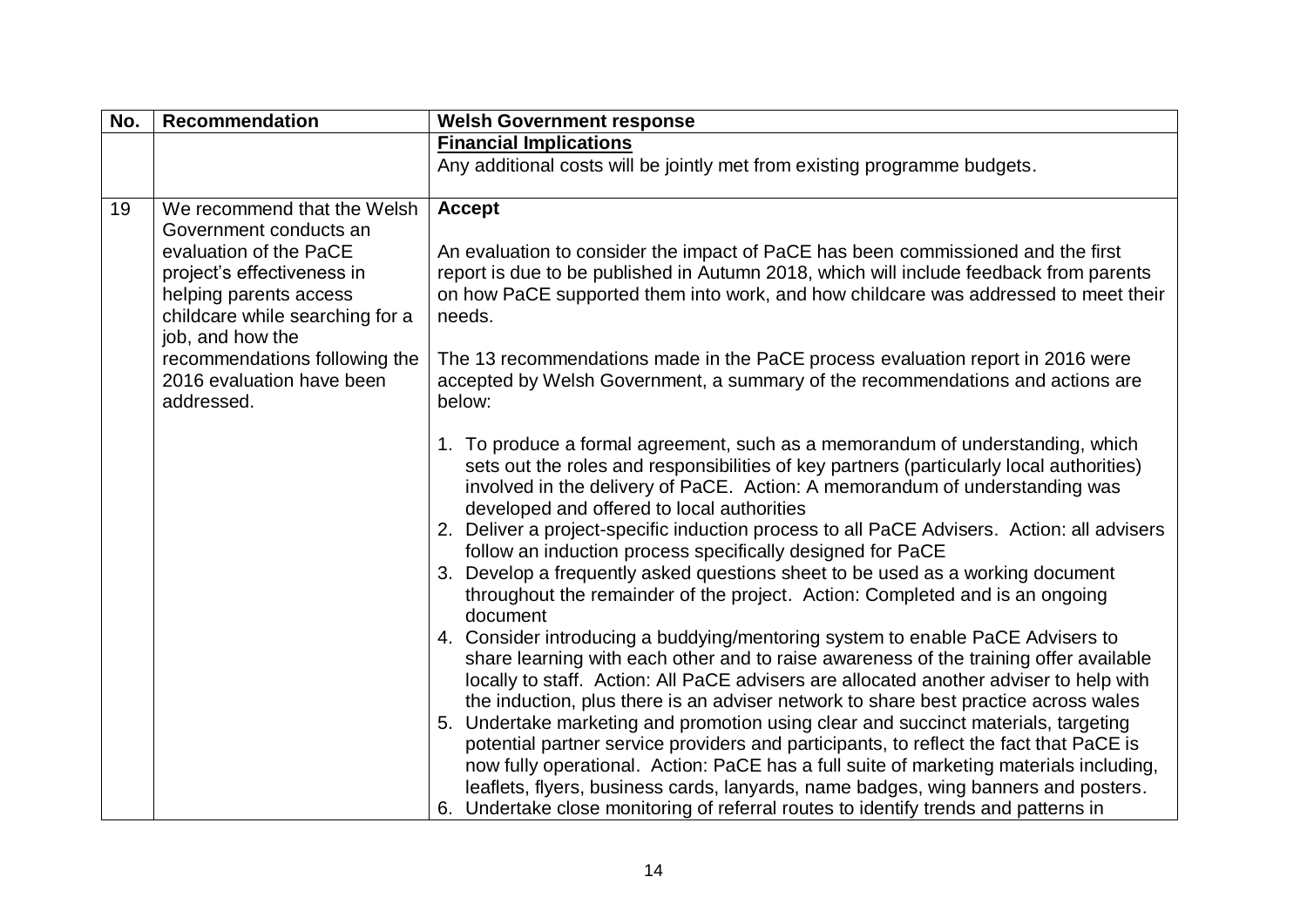| No. | <b>Recommendation</b>       | <b>Welsh Government response</b>                                                                                                                         |
|-----|-----------------------------|----------------------------------------------------------------------------------------------------------------------------------------------------------|
|     |                             | referrals. Action: monitoring process in place.                                                                                                          |
|     |                             | 7. Building on the success of the ESICC pilot, explore (and where successful, share)                                                                     |
|     |                             | additional mechanisms to engage Flying Start centres and other family-based                                                                              |
|     |                             | settings to increase the diversity of referral/engagement routes for the PaCE project.                                                                   |
|     |                             | Action: PaCE advisers work closely with community based services including                                                                               |
|     |                             | Families First and Flying Start.                                                                                                                         |
|     |                             | 8. Where there is evidence that service delivery is more challenging in rural areas,                                                                     |
|     |                             | explore through discussion with key rural groups, including the Local Action Groups                                                                      |
|     |                             | delivering the Rural Development Programme. Action: PaCE continues to liaise with                                                                        |
|     |                             | other providers across Wales                                                                                                                             |
|     |                             | 9. Maintain the flexibility of operation afforded to the PaCE Advisers in delivering their                                                               |
|     |                             | services. Action: Flexibility maintained                                                                                                                 |
|     |                             | 10. Introduce robust monitoring of customers' journeys and employment outcomes to                                                                        |
|     |                             | identify any locational patterns in service delivery and achievement of outcomes.                                                                        |
|     |                             | Action: PaCE advisers maintain records of the customer journey and employment                                                                            |
|     |                             | outcomes are monitored to identify trends and best practice.<br>11. Commission the summative evaluation as soon as it is feasible to capture participant |
|     |                             | journeys and distance travelled and to provide timely recommendations for PaCE.                                                                          |
|     |                             | Action: Evaluation commissioned                                                                                                                          |
|     |                             | 12. Incorporate examples of eligible/ineligible evidence in internal guidance/frequently                                                                 |
|     |                             | asked questions documentation. Action: Operational guidance has been updated                                                                             |
|     |                             | 13. Project profiling should be reviewed in six months' time (after the project has been                                                                 |
|     |                             | fully operational) to identify whether a re-profiling of targets is necessary. Action:                                                                   |
|     |                             | completed                                                                                                                                                |
|     |                             |                                                                                                                                                          |
|     |                             | <b>Financial Implications</b>                                                                                                                            |
|     |                             | Any additional costs will be drawn from existing programme budgets.                                                                                      |
|     |                             |                                                                                                                                                          |
| 20  | We recommend that the Welsh | <b>Accept</b>                                                                                                                                            |
|     | Government commits to       |                                                                                                                                                          |
|     | continuing the PaCE project | Discussions are ongoing with the Wales European Funding Office regarding extending                                                                       |
|     | beyond 2020 if the new      | the PaCE project beyond 2020 and the evaluation findings will form part of that                                                                          |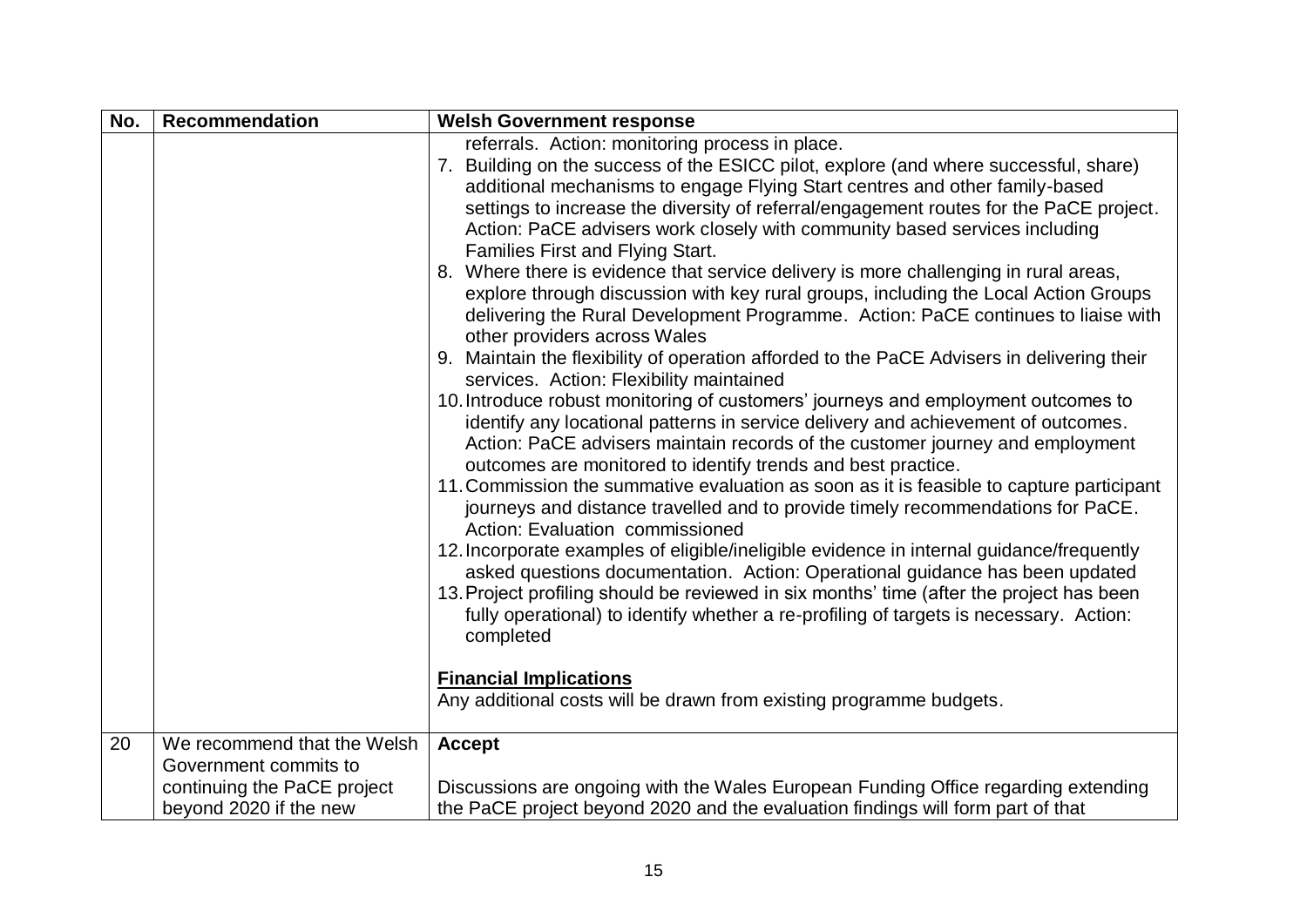| evaluation demonstrates that<br>the project is effective in                                                                                                                          | consideration. Advice will be provided to the Minister for Welsh Language and Lifelong<br>Learning in the autumn.                                                                                                                                                                                                                                                                                                                                                                                                                                                                                                                                                                                                                                                                                                                                                                                                                                                                                                                                                                         |
|--------------------------------------------------------------------------------------------------------------------------------------------------------------------------------------|-------------------------------------------------------------------------------------------------------------------------------------------------------------------------------------------------------------------------------------------------------------------------------------------------------------------------------------------------------------------------------------------------------------------------------------------------------------------------------------------------------------------------------------------------------------------------------------------------------------------------------------------------------------------------------------------------------------------------------------------------------------------------------------------------------------------------------------------------------------------------------------------------------------------------------------------------------------------------------------------------------------------------------------------------------------------------------------------|
| helping parents into work, or if<br>it does not continue, set out<br>what childcare support will be<br>available to parents in<br>education and training.                            | <b>Financial Implications</b><br>Match funding would be required if the PaCE project were to be extended beyond 2020.<br>Indicative budgets are in place for 2019-20 but any funding beyond 2020 would need to<br>form part of the spending review and future budget discussions.                                                                                                                                                                                                                                                                                                                                                                                                                                                                                                                                                                                                                                                                                                                                                                                                         |
| We recommend that the Welsh<br>Government publishes take-up<br>of Shared Parental Leave in<br>the public sector (as part of the<br>Welsh specific public sector<br>equality duties). | <b>Accept</b><br>Ministers will receive advice regarding changes to Welsh PSED regulations and<br>reporting arrangements, and detailed consideration of the same will be needed in order<br>to determine next steps. This will include a review of the employment data which public<br>bodies are required to collect and publish. In line with Recommendation 27, the Welsh<br>Government recognises the importance of minimising the burden of reporting<br>arrangements for public bodies. However, this must be balanced against the need to<br>ensure the employment data requirements of the Welsh PSED best meet the aims of<br>this legislation.<br><b>Financial Implications</b><br>It is not possible to determine the cost implications for this until further discussions have<br>taken place. It is anticipated that any additional costs will be met from existing budgets<br>and within existing resource. Any additional costs or resource will be highlighted as<br>soon as possible to the relevant Welsh Minister(s) once the scope of the work has been<br>confirmed. |
| We recommend that the Welsh<br>Government includes gender<br>roles and parenting in the new<br>sex and relationships<br>education.                                                   | <b>Accept</b><br>Successful Futures envisages a new approach to the way the curriculum is developed.<br>The design of the new curriculum is being taken forward by a network of Pioneer<br>Schools, working in partnership with the Welsh Government, regional consortia, Estyn,<br>Qualifications Wales, Higher Education, business and other key partners. As such, any                                                                                                                                                                                                                                                                                                                                                                                                                                                                                                                                                                                                                                                                                                                 |
|                                                                                                                                                                                      |                                                                                                                                                                                                                                                                                                                                                                                                                                                                                                                                                                                                                                                                                                                                                                                                                                                                                                                                                                                                                                                                                           |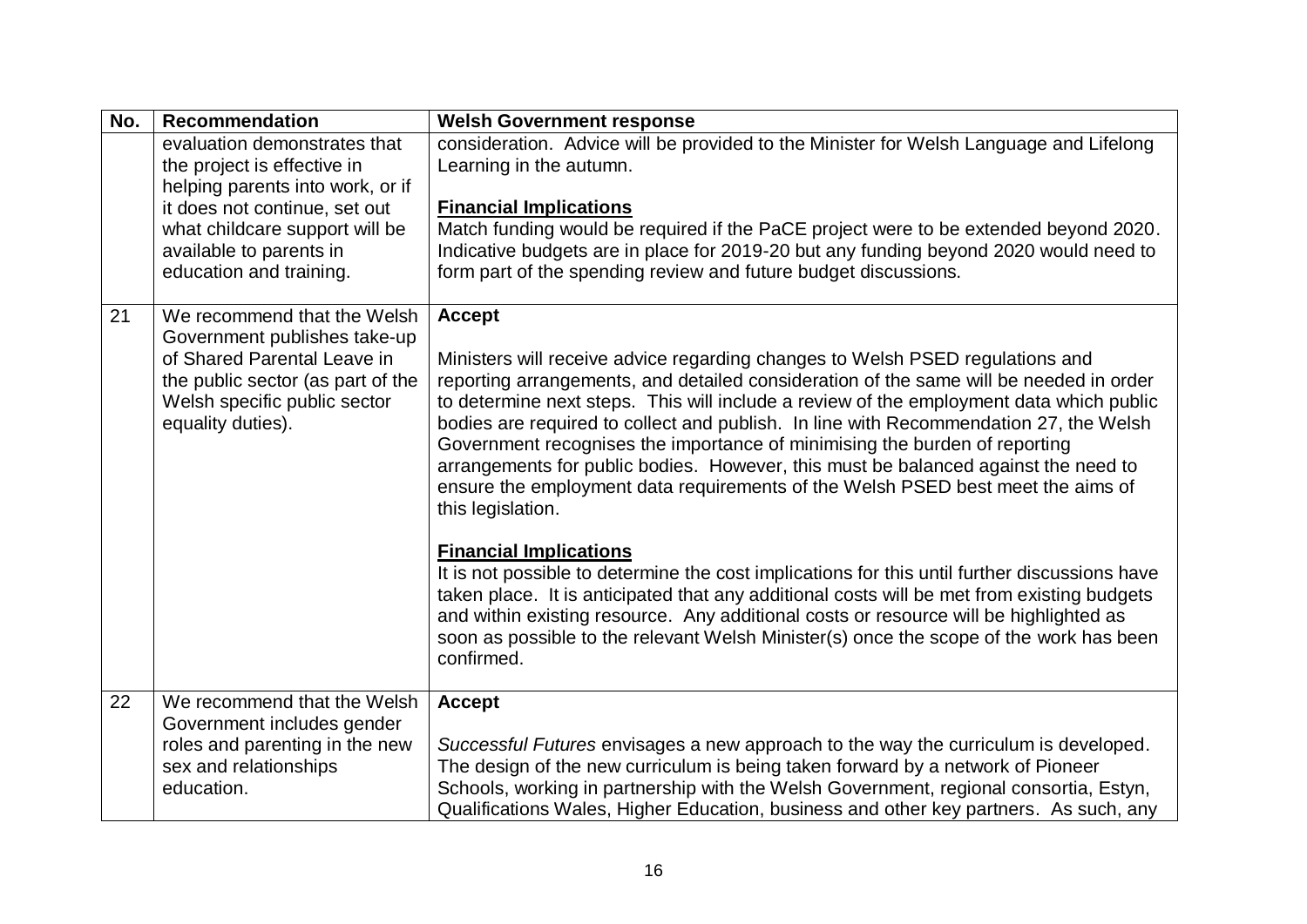| No. | <b>Recommendation</b> | <b>Welsh Government response</b>                                                                                                                                                                                                                                                                                                                                                                                                                                                                                                                                                                                                                                                                                    |
|-----|-----------------------|---------------------------------------------------------------------------------------------------------------------------------------------------------------------------------------------------------------------------------------------------------------------------------------------------------------------------------------------------------------------------------------------------------------------------------------------------------------------------------------------------------------------------------------------------------------------------------------------------------------------------------------------------------------------------------------------------------------------|
|     |                       | decisions regarding the development of the content of the curriculum are made in<br>partnership with pioneer schools. All Areas of Learning and Experience (AoLE groups<br>have been supported by Professor Emma Renold, chair of the Sex and Relationships<br>Education expert panel, to inform how they can contribute to Relationships and Sexuality<br>Education.                                                                                                                                                                                                                                                                                                                                               |
|     |                       | Relationships and Sexuality Education will provide learners with a holistic, rounded and<br>age appropriate understanding of healthy relationships (such as family, friends and<br>eventually, romantic partners) and the social and cultural influences that can affect how<br>they form and maintain positive relationships.                                                                                                                                                                                                                                                                                                                                                                                      |
|     |                       | Within the Health and Well-being AoLE of the new curriculum, Professor Graham<br>Donaldson stated that the AoLE will draw on subjects and themes such as parenting and<br>work-related learning. The pioneers are therefore working to ensure that parenting is<br>embedded within the AoLE. The AoLE will also support learners to acknowledge the<br>differences in others and to recognise and respond critically to a range of presented<br>norms and values which influence their identity, health and well-being and this would<br>include gender roles.                                                                                                                                                      |
|     |                       | In specifying curriculum content, Successful Futures makes it clear that a high degree of<br>prescription and detail at a national level inhibits "the flow and progression in children<br>and young people's learning and progression". As such, we need to ensure that the new<br>curriculum does not provide a comprehensive list of detailed content which would quickly<br>become complicated and overcrowded. The curriculum must allow professionals the<br>flexibility to choose the specific content which meets the needs of their learners in their<br>specific context. Likewise, this flexibility should allow professionals the autonomy to<br>consider issues as the needs of their learners demand. |
|     |                       | The AoLE will support learning around both parenting and gender roles supporting this<br>recommendation.                                                                                                                                                                                                                                                                                                                                                                                                                                                                                                                                                                                                            |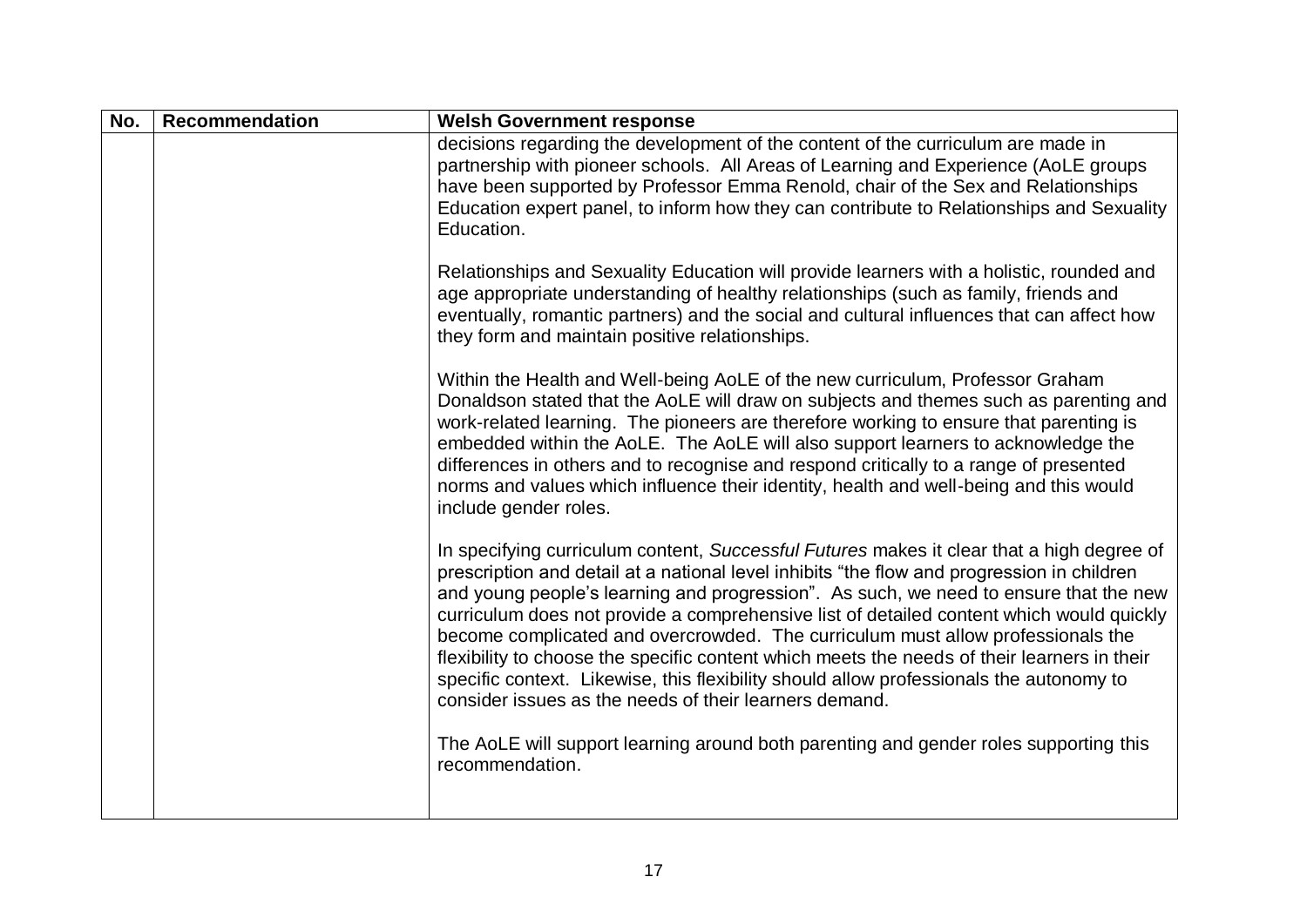| No. | <b>Recommendation</b>                                                                                                                                                                                                                                                                                                           | <b>Welsh Government response</b>                                                                                                                                                                                                                                                                                                                                                                                                                                                                                                                                                                                                                                                                                                                                                                                                                                                                                                                                                                                                                                                    |
|-----|---------------------------------------------------------------------------------------------------------------------------------------------------------------------------------------------------------------------------------------------------------------------------------------------------------------------------------|-------------------------------------------------------------------------------------------------------------------------------------------------------------------------------------------------------------------------------------------------------------------------------------------------------------------------------------------------------------------------------------------------------------------------------------------------------------------------------------------------------------------------------------------------------------------------------------------------------------------------------------------------------------------------------------------------------------------------------------------------------------------------------------------------------------------------------------------------------------------------------------------------------------------------------------------------------------------------------------------------------------------------------------------------------------------------------------|
|     |                                                                                                                                                                                                                                                                                                                                 | <b>Financial Implications</b>                                                                                                                                                                                                                                                                                                                                                                                                                                                                                                                                                                                                                                                                                                                                                                                                                                                                                                                                                                                                                                                       |
|     |                                                                                                                                                                                                                                                                                                                                 | None.                                                                                                                                                                                                                                                                                                                                                                                                                                                                                                                                                                                                                                                                                                                                                                                                                                                                                                                                                                                                                                                                               |
| 23  | We recommend that the Welsh<br>Government includes gender-<br>neutral recruitment training<br>(dealing with issues like<br>unconscious bias) as part of<br>Business Wales support,<br>including good practice<br>examples such as Go<br>Compare's blind recruitment<br>procedure, and Ford's vetting<br>of job advert language. | <b>Accept</b><br>Business Wales provides advice on recruitment best practices through the HR and<br>responsible business advice streams. Advice will be reviewed and refreshed if required,<br>and advisors will be provided with guidance on gender-neutral recruitment, including<br>unconscious bias.<br><b>Financial Implications</b><br>Any additional costs will be drawn from existing programme budgets.                                                                                                                                                                                                                                                                                                                                                                                                                                                                                                                                                                                                                                                                    |
| 24  | We recommend that the Welsh<br>Government amends the<br>Welsh public sector equality<br>duties to include maternity<br>retention rates as part of the<br>employment data collected<br>under regulation 9 of the<br>Equality Act 2010 (Statutory<br>Duties) (Wales) Regulations<br>2011.                                         | <b>Accept</b><br>Ministers will receive advice regarding changes to Welsh PSED regulations and<br>reporting arrangements and detailed consideration of the same will be needed in respect<br>of this proposal. This will include a review of the employment data which public bodies<br>are required to collect and publish. In line with Recommendation 27, the Welsh<br>Government recognises the importance of minimising the burden of reporting<br>arrangements for public bodies. However, this must be balanced against the need to<br>ensure the employment data requirements of the Welsh PSED best meet the aims of<br>this legislation.<br><b>Financial Implications</b><br>It is not possible to determine the cost implications for this until further discussions have<br>taken place. It is anticipated that any additional costs will be met from existing budgets<br>and within existing resource. Any additional costs or resource will be highlighted as<br>soon as possible to the relevant Welsh Minister(s) once the scope of the work has been<br>confirmed. |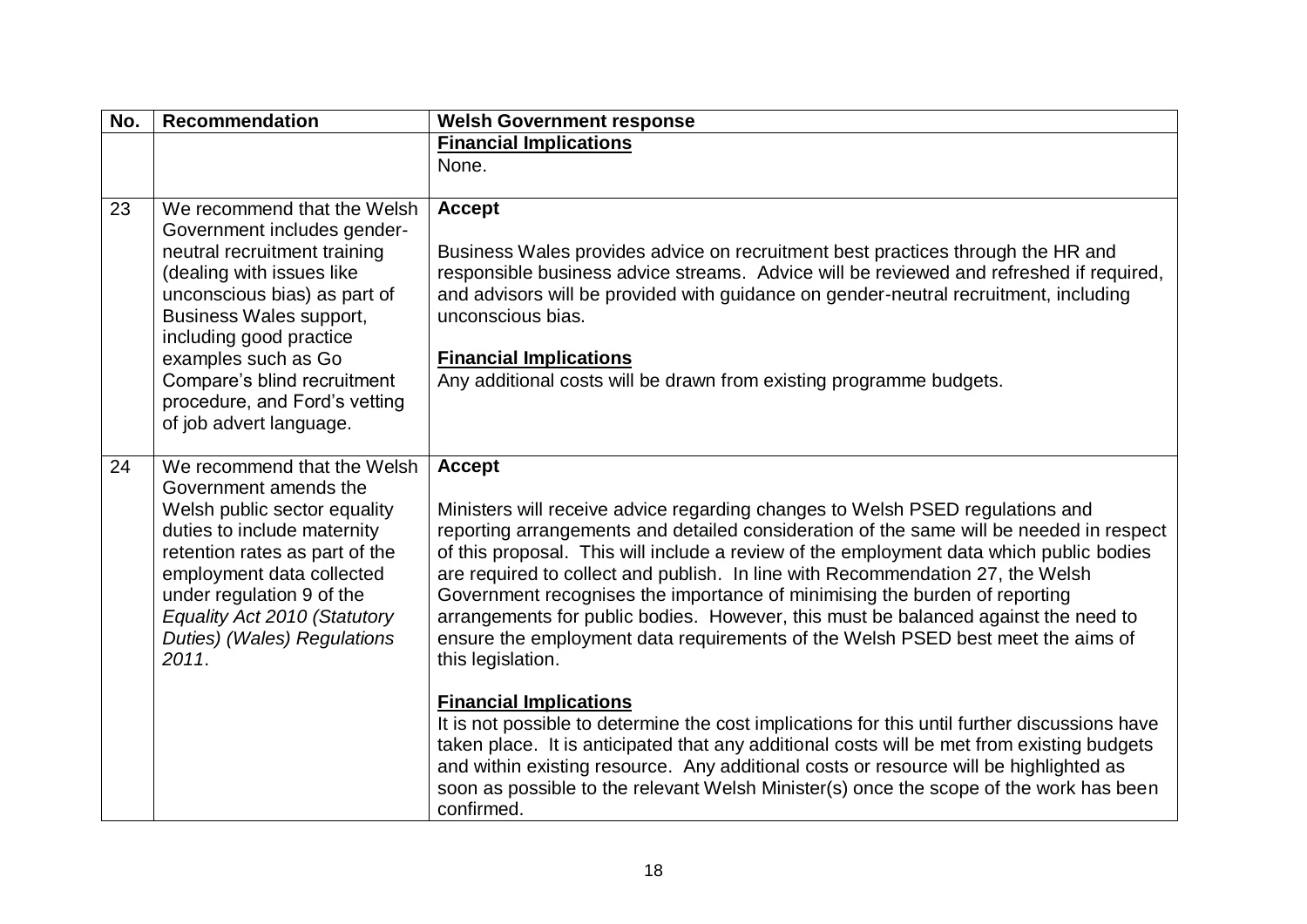| No. | <b>Recommendation</b>                                                                                                                  | <b>Welsh Government response</b>                                                                                                                                                                                                                                                                                                                                                                                                                                                                          |
|-----|----------------------------------------------------------------------------------------------------------------------------------------|-----------------------------------------------------------------------------------------------------------------------------------------------------------------------------------------------------------------------------------------------------------------------------------------------------------------------------------------------------------------------------------------------------------------------------------------------------------------------------------------------------------|
| 25  | We recommend that the Welsh                                                                                                            | <b>Accept</b>                                                                                                                                                                                                                                                                                                                                                                                                                                                                                             |
|     | Government publishes<br>employment data required by<br>the Welsh public sector<br>equality duties to a single<br>location on the Welsh | The PSED is a requirement of public bodies as employers in their own right and<br>therefore it is important they continue to have responsibility for publishing their own data<br>on the duty.                                                                                                                                                                                                                                                                                                            |
|     | Government's website, in a<br>format that allows the data to<br>be analysed easily.                                                    | The Welsh Government agrees it is important this information is published in a manner<br>that is open, transparent and easily accessible. We also agree it would be helpful for the<br>citizen and other interested parties to be able to access this information from a single<br>location.                                                                                                                                                                                                              |
|     |                                                                                                                                        | In line with the ambition to encourage greater use of open data across the public sector<br>(as agreed in the National Assembly for Wales debate on Open Data in September<br>2017), we would want to encourage public bodies to publish this data in openly<br>accessible formats that Welsh Government can then collate and present in a single<br>location. To do otherwise would add additional burdens on public bodies and the<br>requirement for an expensive centralised data collection process. |
|     |                                                                                                                                        | This is an approach we have already begun to adopt through the work on public sector<br>employment data in partnership with Data Cymru on behalf of local authorities, and wish<br>to expand to cover the public sector equality duty information.                                                                                                                                                                                                                                                        |
|     |                                                                                                                                        | <b>Financial Implications</b><br>There would be no additional costs to the Welsh Government as a result of this<br>recommendation if the approach above were adopted. There will be additional costs to<br>public bodies in publishing their data in a standard and open format, although this is in<br>lieu of the potential cost of providing the information to the Welsh Government in an<br>agreed format.                                                                                           |
| 26  | We recommend that the Welsh                                                                                                            | <b>Accept</b>                                                                                                                                                                                                                                                                                                                                                                                                                                                                                             |
|     | Government collects and<br>publishes gender pay gap data                                                                               | The Leader of the House and Chief Whip has made it clear; in relation to the Gender                                                                                                                                                                                                                                                                                                                                                                                                                       |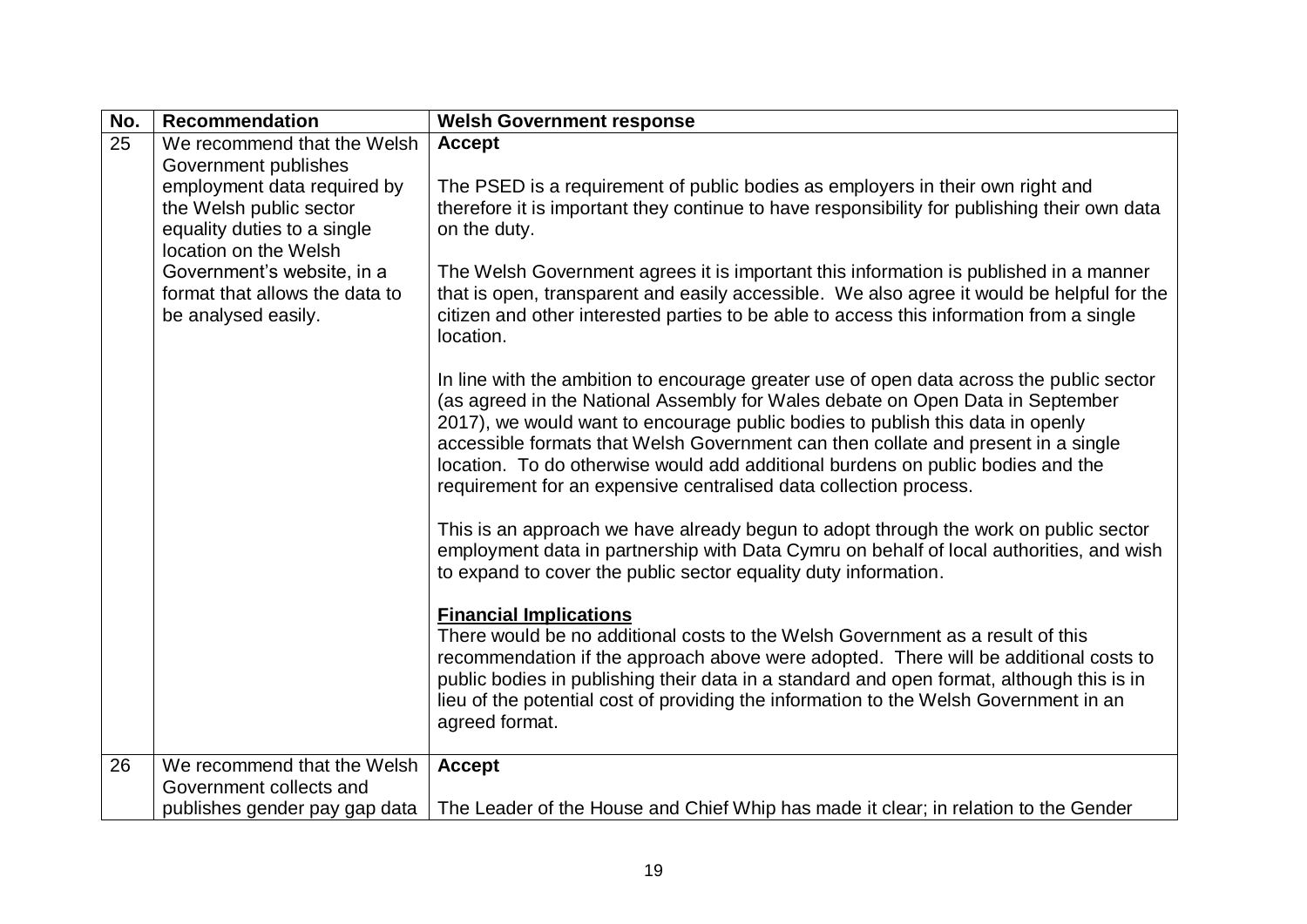| No. | <b>Recommendation</b>                                           | <b>Welsh Government response</b>                                                                                                                                                 |
|-----|-----------------------------------------------------------------|----------------------------------------------------------------------------------------------------------------------------------------------------------------------------------|
|     | for Welsh public authorities to                                 | Equality Review that early action will be taken in line with this recommendation.                                                                                                |
|     | the UK Government portal.                                       |                                                                                                                                                                                  |
|     |                                                                 | As well as the duty to have an equality objective to address employment or pay                                                                                                   |
|     |                                                                 | differences, all public sector employers in Wales are required to report annually on<br>gender pay gaps, and also on the different distribution of men and women between         |
|     |                                                                 | grades, occupations, working patterns (full and part time) and contract types                                                                                                    |
|     |                                                                 | (permanent, temporary/fixed, casual) which sustain pay gaps. Public authorities that                                                                                             |
|     |                                                                 | identify a gender pay difference must either set a gender pay equality objective to                                                                                              |
|     |                                                                 | address the cause or causes of the pay difference or explain publicly why they have not                                                                                          |
|     |                                                                 | done so.                                                                                                                                                                         |
|     |                                                                 | With regard to reporting arrangements, and with reference to the response to                                                                                                     |
|     |                                                                 | Recommendation 25 above, the Welsh Government will continue to encourage public                                                                                                  |
|     |                                                                 | bodies to publish this data openly and in accessible formats. We will also consider                                                                                              |
|     |                                                                 | further whether the best way to publish Welsh Gender Public Gap data is on the UK                                                                                                |
|     |                                                                 | Government portal.                                                                                                                                                               |
|     |                                                                 | <b>Financial Implications</b>                                                                                                                                                    |
|     |                                                                 | It is not possible to determine the cost implications for this until further discussions have                                                                                    |
|     |                                                                 | taken place. It is anticipated that any additional costs will be met from existing budgets                                                                                       |
|     |                                                                 | and within existing resource. Any additional costs or resource will be highlighted as                                                                                            |
|     |                                                                 | soon as possible to the relevant Welsh Minister(s) once the scope of the work has been<br>confirmed.                                                                             |
|     |                                                                 |                                                                                                                                                                                  |
| 27  | We recommend that the Welsh                                     | <b>Accept</b>                                                                                                                                                                    |
|     | Government refines the                                          |                                                                                                                                                                                  |
|     | employment data required by                                     | The Welsh Government recognises the importance of minimising the burden of reporting                                                                                             |
|     | the Welsh public sector                                         | arrangements for public bodies, both to avoid waste of public money and to maximise                                                                                              |
|     | equality duties, with the aim of<br>reducing the administrative | the likelihood of full compliance with regulations. Ministers will receive advice regarding                                                                                      |
|     | burden on [Welsh public]                                        | changes to the regulations and related reporting arrangements. This will, in particular<br>include consideration of the relationship between the PSED and the duties established |
|     | authorities.                                                    | under the Well-being of Future Generations (Wales) Act 2015.                                                                                                                     |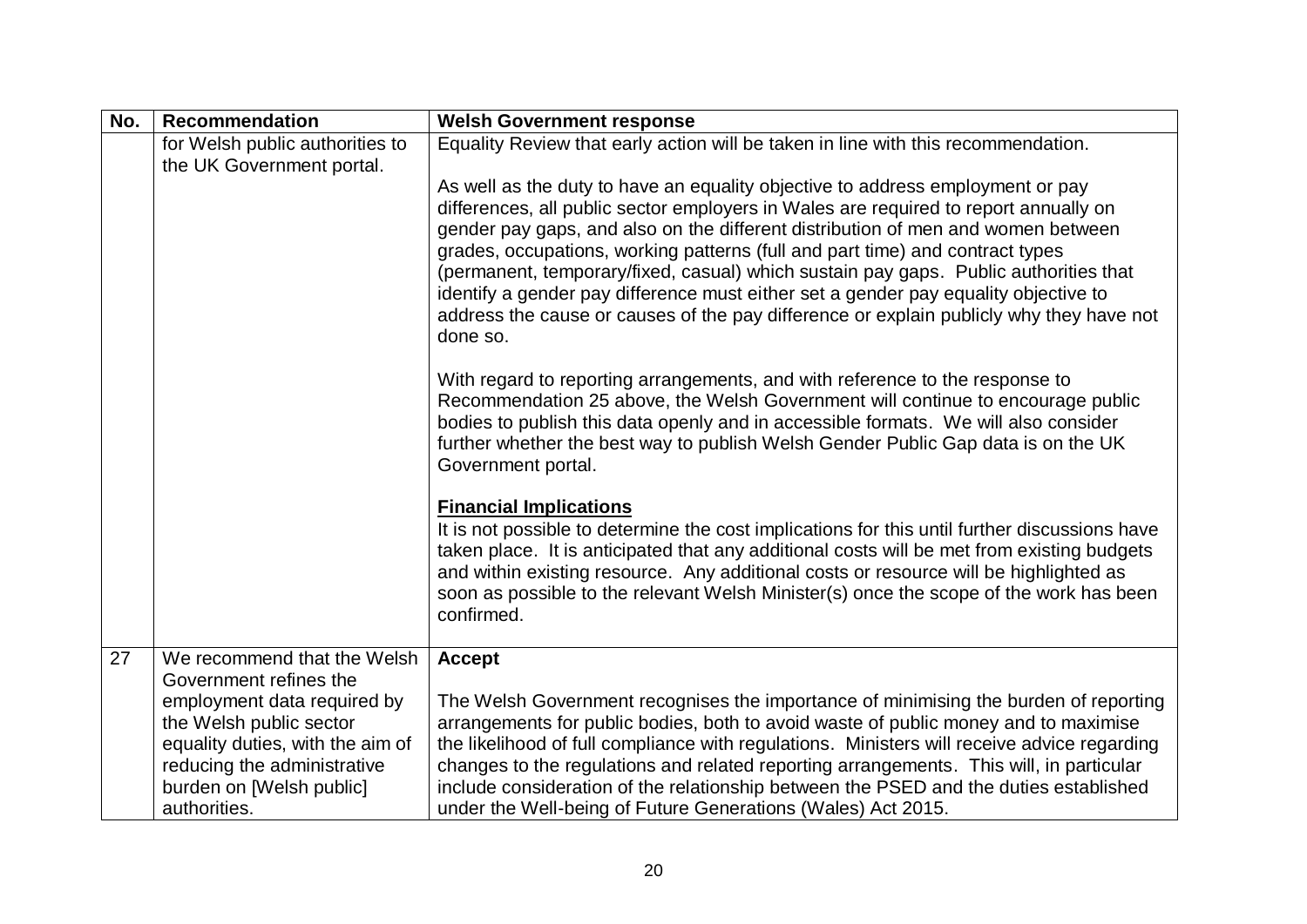| No. | <b>Recommendation</b>                                                                                                                                                                                                                                                                                                                                  | <b>Welsh Government response</b>                                                                                                                                                                                                                                                                                                                                                                                                                                                                                                                                                                                                                                                                                                                                |
|-----|--------------------------------------------------------------------------------------------------------------------------------------------------------------------------------------------------------------------------------------------------------------------------------------------------------------------------------------------------------|-----------------------------------------------------------------------------------------------------------------------------------------------------------------------------------------------------------------------------------------------------------------------------------------------------------------------------------------------------------------------------------------------------------------------------------------------------------------------------------------------------------------------------------------------------------------------------------------------------------------------------------------------------------------------------------------------------------------------------------------------------------------|
|     |                                                                                                                                                                                                                                                                                                                                                        | <b>Financial Implications</b><br>It is not possible to determine the cost implications for this until further discussions have<br>taken place. It is anticipated that any additional costs will be met from existing budgets<br>and within existing resource. Any additional costs or resource will be highlighted as<br>soon as possible to the relevant Welsh Minister(s) once the scope of the work has been<br>confirmed.                                                                                                                                                                                                                                                                                                                                   |
| 28  | We recommend that the Welsh<br>Government takes action to<br>increase the provision of<br>specialist advice on<br>pregnancy, maternity and<br>employment issues, either by<br>enhancing existing advice<br>services or by establishing a<br>new advice service for Wales if<br>existing services cannot<br>provide the necessary<br>specialist advice. | <b>Accept</b><br>Business Wales provides advice on pregnancy, maternity and employment issues<br>through the HR and responsible business advice streams. Advice will be reviewed and<br>refreshed if required, and advisors will be provided with an update of the importance of<br>providing this advice through the support offered.<br>Our Fair Work Commission will be considering how the Welsh Government should best<br>use the levers available to us to drive forward fair work in Wales. We will consider the<br>provision of employment related advice services in Wales after the Commission has<br>reported and dependent on its findings.<br><b>Financial Implications</b><br>Any additional costs will be drawn from existing programme budgets. |
| 29  | We recommend that the Welsh<br>Government identifies ways to<br>provide information about<br>employment rights to women<br>at an early stage in their<br>pregnancy, such as referrals to<br>specialist advice services<br>during health appointments.                                                                                                  | <b>Accept</b><br>Currently pregnant women are provided with basic employment information through<br>Bump, Baby and Beyond which is a book given to all women in early pregnancy,<br>advising on issues they may require information on. In addition to this, they are also<br>given the contact details of the 'money advice service', which provides additional<br>information. All employers would also be expected to provide information on<br>employment rights and assessments of well-being and fitness to work in pregnancy.                                                                                                                                                                                                                            |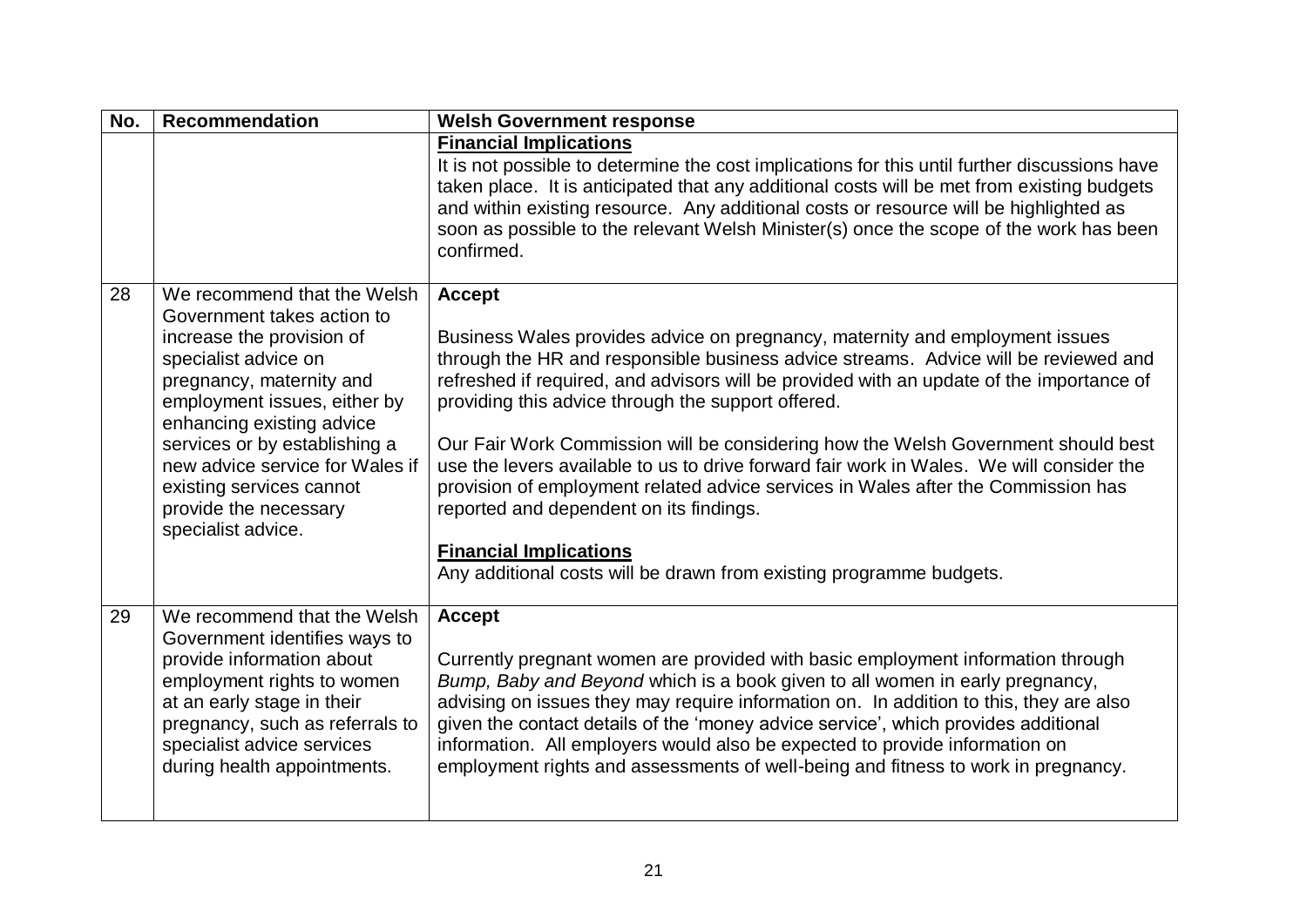| No. | <b>Recommendation</b>                                                                                                                                                                                                                                                   | <b>Welsh Government response</b>                                                                                                                                                                                                                                                                                                                                                                                                                                                                                                                                                                                                                                                                              |
|-----|-------------------------------------------------------------------------------------------------------------------------------------------------------------------------------------------------------------------------------------------------------------------------|---------------------------------------------------------------------------------------------------------------------------------------------------------------------------------------------------------------------------------------------------------------------------------------------------------------------------------------------------------------------------------------------------------------------------------------------------------------------------------------------------------------------------------------------------------------------------------------------------------------------------------------------------------------------------------------------------------------|
|     |                                                                                                                                                                                                                                                                         | <b>Financial Implications</b>                                                                                                                                                                                                                                                                                                                                                                                                                                                                                                                                                                                                                                                                                 |
|     |                                                                                                                                                                                                                                                                         | None.                                                                                                                                                                                                                                                                                                                                                                                                                                                                                                                                                                                                                                                                                                         |
| 30  | We recommend that the Welsh<br>Government consolidates<br>information, sources of advice,<br>training, and good practice<br>relating to pregnancy and<br>maternity issues for employers<br>into a single location, with<br>tailored information and advice<br>for SMEs. | <b>Accept</b><br>Advice, information, training and good practice relating to pregnancy and maternity<br>issues for employers is provided by Business Wales and can be found on the Business<br>Wales website. Advice will be reviewed and refreshed if required, and advisors will be<br>provided with an update on the importance of providing this advice through the support<br>offered.<br><b>Financial Implications</b><br>Any additional costs will be drawn from existing programme budgets.                                                                                                                                                                                                           |
| 31  | We recommend that the Welsh<br>Government reviews and<br>improves the advice and<br>information available through<br><b>Careers Wales for parents</b><br>returning to work, and provides<br>training for careers advisers on<br>pregnancy and maternity<br>issues.      | <b>Accept in Principle</b><br>Careers Wales deliver independent and impartial careers information, advice and<br>guidance (CIAG), to people returning to work, through a blended service of digital and<br>face to face. Therefore, Welsh Government will write to Careers Wales to ask them to<br>take account of parents returning to work; as part of their development of the<br>Employment Advice Gateway (EAG). During 2018-19, Careers Wales will continue to<br>work with the Welsh Government on the development of the Advice and Guidance<br>process for all individuals aged 16 and over.<br><b>Financial Implications</b><br>Any additional costs will be drawn from existing programme budgets. |
| 32  | We recommend that the Welsh<br>Government builds specialist<br>support for mothers returning<br>to work into the Employment<br><b>Advice Gateway and Working</b><br>Wales programmes.                                                                                   | <b>Accept</b><br>The EAG will provide detailed expert guidance for people seeking employment, including<br>those wishing to return from parental leave. As part of the assessment and guidance<br>process, advisors will help customers in identifying potential issues that might make it<br>harder for people to return to employment. Advisors will offer guidance on how to                                                                                                                                                                                                                                                                                                                               |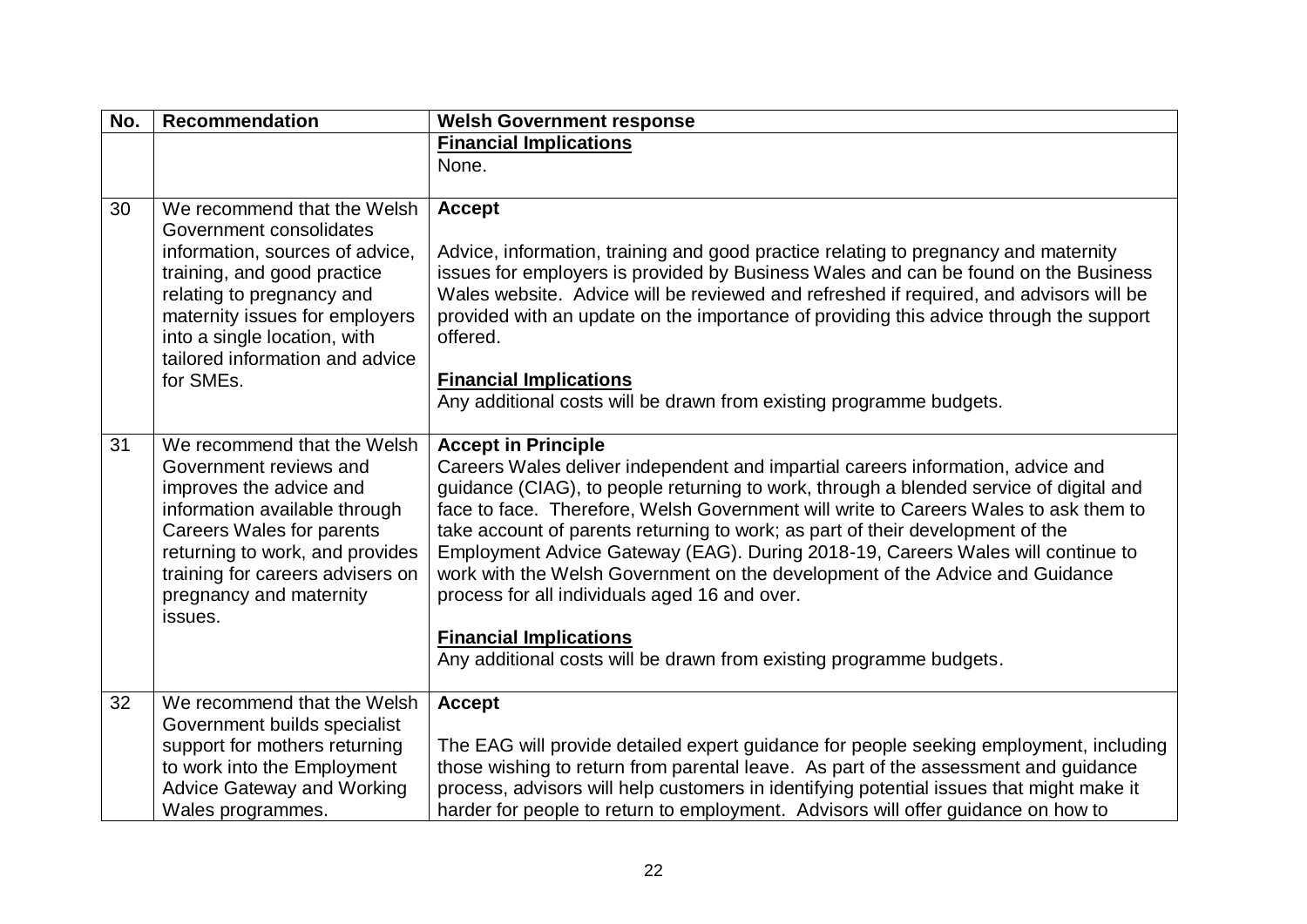| No. | <b>Recommendation</b> | <b>Welsh Government response</b>                                                                                                                                                                                                                                                                                                                                                                                                                                                                                                                                                                                                                                                                                                                                            |
|-----|-----------------------|-----------------------------------------------------------------------------------------------------------------------------------------------------------------------------------------------------------------------------------------------------------------------------------------------------------------------------------------------------------------------------------------------------------------------------------------------------------------------------------------------------------------------------------------------------------------------------------------------------------------------------------------------------------------------------------------------------------------------------------------------------------------------------|
|     |                       | access support, and refer to interventions that can provide such support. Where<br>customers returning from parental leave find it difficult to access childcare, the EAG will<br>identify the appropriate support and refer the customer to the right intervention. Advisors<br>will draw on their own knowledge of what is available, as well as a detailed directory of<br>interventions. This will help ensure that the individual is able to access the right type<br>and level of support.                                                                                                                                                                                                                                                                            |
|     |                       | The first phase of the Welsh Government's Gender Equality Review reported in July<br>2018. Phase Two will build on the work of Phase One which highlighted key challenges<br>in the way in which policy decisions are made and looked at practical actions to establish<br>a roadmap for advancing gender equality in Wales in the medium and long term, with<br>clear objectives and measurable targets across all parts of the Welsh Government. It is<br>anticipated that a final roadmap for advancing gender equality will be published in July<br>2019. As part of phase two a Steering Group has been set up to provide direction and<br>advice and will meet on 8 October 2018 for the first time. The Leader of the House and<br>Chief Whip will chair this group. |
|     |                       | Working Wales is a new programme designed to support people of all ages to overcome<br>barriers and gain the skills to achieve and maintain good quality, sustainable<br>employment. Working Wales will focus on supporting people into work by addressing<br>their barriers to employment. Working Wales's contractors will need to devise and<br>deliver flexible and creative individualised support through a network of delivery<br>partners. This will entail a wide range of activity - beyond training and skills<br>development.                                                                                                                                                                                                                                   |
|     |                       | The Working Wales programme is not overly prescriptive, to ensure innovative delivery<br>models are introduced that are flexible and designed to meet the diverse needs of<br>individuals. The programme is underpinned by a set of key delivery indicators to aid<br>consistency and to ensure equality. Working Wales' contractors are required to co-<br>ordinate support for the participant as well as provide specialised support to meet the<br>participant's needs. For women returning to work this could include help with<br>establishing the correct work / life balance, confidence building, help with childcare,                                                                                                                                             |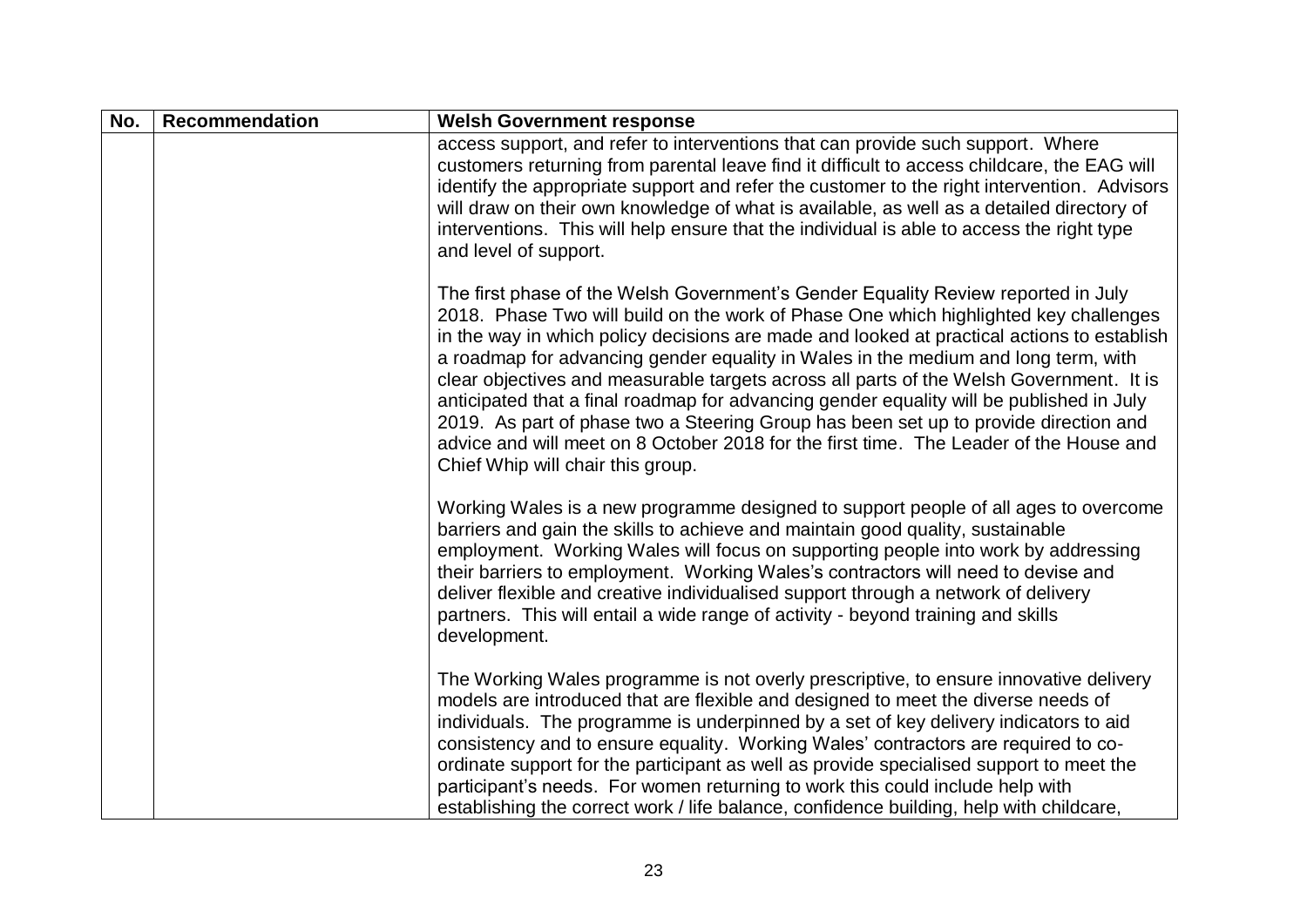| No. | <b>Recommendation</b>                                    | <b>Welsh Government response</b>                                                                                                                                                |
|-----|----------------------------------------------------------|---------------------------------------------------------------------------------------------------------------------------------------------------------------------------------|
|     |                                                          | learning new skills, exploring alternative routes to employment (such as freelancing, job-                                                                                      |
|     |                                                          | sharing flexible working or self-employment), CV preparation and interview training.                                                                                            |
|     |                                                          | <b>Financial Implications</b>                                                                                                                                                   |
|     |                                                          | None.                                                                                                                                                                           |
|     |                                                          |                                                                                                                                                                                 |
| 33  | We recommend that the Welsh                              | Reject                                                                                                                                                                          |
|     | Government assesses the                                  |                                                                                                                                                                                 |
|     | <b>Scottish Government's</b>                             | Working Wales is a new approach to delivering employability and skills support,                                                                                                 |
|     | "Returners" project and explore                          | designed to meet what individuals need to gain employment rather than fitting them into                                                                                         |
|     | the feasibility of running a<br>similar scheme in Wales. | narrow programme eligibility criteria. Working Wales will support delivery of the<br>Prosperity for All: the national strategy commitment to reshape employability support for  |
|     |                                                          | all individuals, and forms an important part of the government's Employability Plan                                                                                             |
|     |                                                          | published in March 2018.                                                                                                                                                        |
|     |                                                          |                                                                                                                                                                                 |
|     |                                                          | The Welsh Government recognises the distinct needs of women returners to the                                                                                                    |
|     |                                                          | workplace. Our new Employment Advice Gateway will provide a single entry point to                                                                                               |
|     |                                                          | employability support. It will enable individuals to talk to trained advisers about                                                                                             |
|     |                                                          | employment and skills, their aims and aspirations, and any issues they face in obtaining<br>work including regaining the confidence and skills they may have lost during career |
|     |                                                          | breaks when they have had time away from the workplace. Advice and guidance will be                                                                                             |
|     |                                                          | provided face to face, over the telephone and online. Advisers will help by identifying                                                                                         |
|     |                                                          | barriers to employment, the best route to employment, and by referring people to the                                                                                            |
|     |                                                          | most appropriate intervention/s available.                                                                                                                                      |
|     |                                                          |                                                                                                                                                                                 |
|     |                                                          | We would welcome the opportunity to assess the evaluation of the Scottish                                                                                                       |
|     |                                                          | Government's "Returners" project in order to integrate lessons learned and best practice<br>into our Employment Advice Gateway and Working Wales programme from 2019, rather    |
|     |                                                          | than proposing a separate scheme in Wales. The Working Wales programme has been                                                                                                 |
|     |                                                          | designed to be flexible and responsive to an individual's need. We will monitor how well                                                                                        |
|     |                                                          | Working Wales is meeting the needs of individuals and ensure that changes are made to                                                                                           |
|     |                                                          | the programme design where necessary. Working Wales is currently in live                                                                                                        |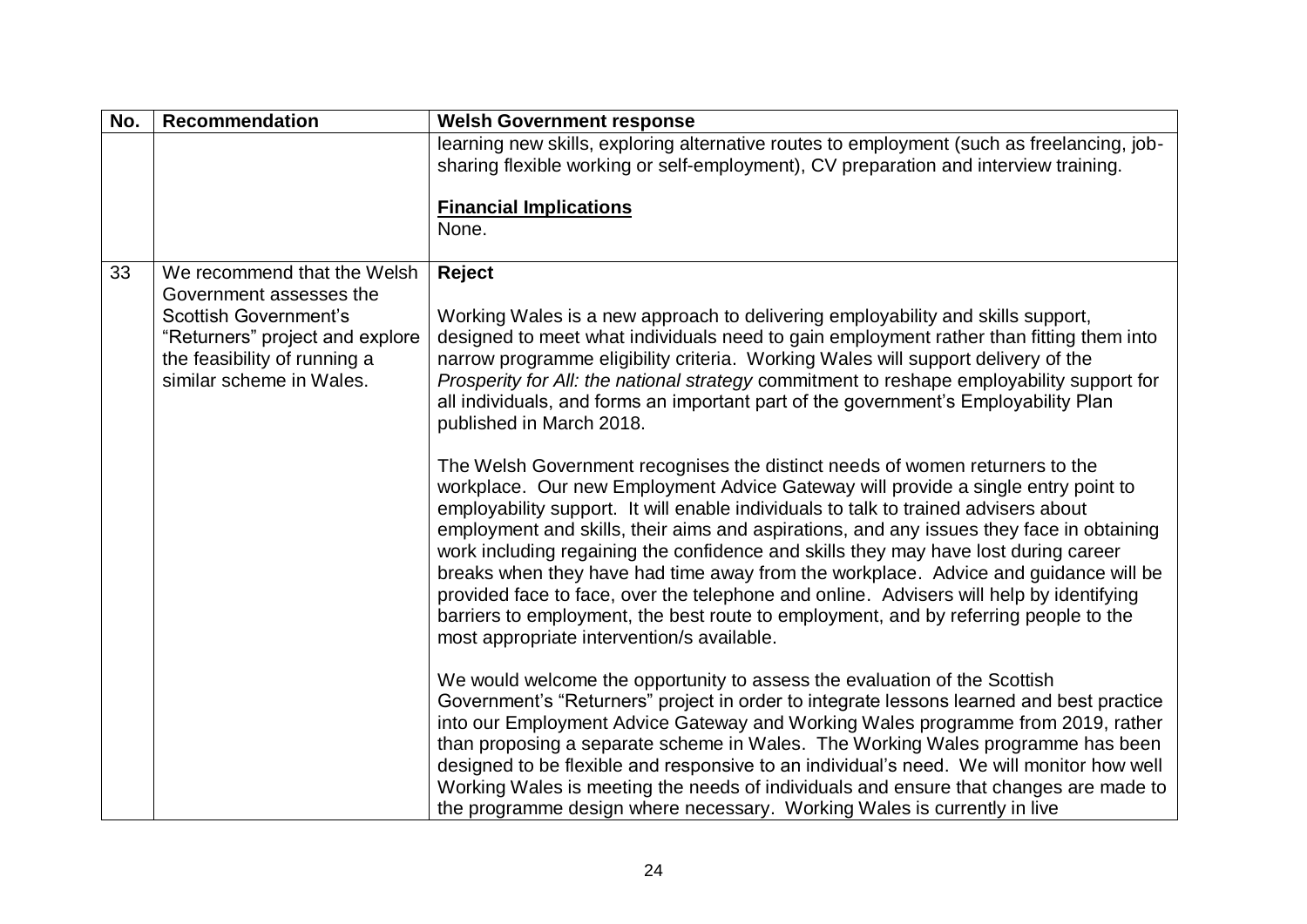| No. | <b>Recommendation</b>                                                                                                                                                                                                                                                                                                                                                                                                                                                                                                                                                                                                 | <b>Welsh Government response</b>                                                                                                                                                                                                                                                                                                                                                                                                                                                                                                                                                                                                                                                                                                                                                                                                                                                                                                                                                                                                                |
|-----|-----------------------------------------------------------------------------------------------------------------------------------------------------------------------------------------------------------------------------------------------------------------------------------------------------------------------------------------------------------------------------------------------------------------------------------------------------------------------------------------------------------------------------------------------------------------------------------------------------------------------|-------------------------------------------------------------------------------------------------------------------------------------------------------------------------------------------------------------------------------------------------------------------------------------------------------------------------------------------------------------------------------------------------------------------------------------------------------------------------------------------------------------------------------------------------------------------------------------------------------------------------------------------------------------------------------------------------------------------------------------------------------------------------------------------------------------------------------------------------------------------------------------------------------------------------------------------------------------------------------------------------------------------------------------------------|
|     |                                                                                                                                                                                                                                                                                                                                                                                                                                                                                                                                                                                                                       | procurement, and will begin delivery from April 2019.<br>The first phase of the Welsh Government's Gender Equality Review reported in July<br>2018. Phase Two will build on the work of Phase One which highlighted key challenges<br>in the way in which policy decisions are made and looked at practical actions to establish<br>a roadmap for advancing gender equality in Wales in the medium and long term, with<br>clear objectives and measurable targets across all parts of the Welsh Government.<br><b>Financial Implications</b><br>None.                                                                                                                                                                                                                                                                                                                                                                                                                                                                                           |
| 34  | We recommend that the Welsh<br>Government should make<br>representations to the UK<br>Government to:<br>increase the time limit for<br>$\bullet$<br>bringing a claim in<br>maternity and pregnancy<br>discrimination cases from 3<br>to 6 months;<br>provide the right to request<br>$\bullet$<br>flexible working from day 1<br>of a job;<br>enhance the level of<br>$\bullet$<br><b>Maternity Allowance</b><br>provided to the self-<br>employed in the first 6<br>weeks to bring it in line with<br><b>Statutory Maternity Pay for</b><br>employed people, and<br>extend shared parental<br>leave to self-employed | <b>Accept</b><br>The Welsh Government would need to consider the most appropriate timing in order to<br>enable us to take account, as far as possible, of the Fair Work Commission which<br>reports in Spring 2019 and the outcomes of the Gender Equality Review to ensure our<br>views are heard on non-devolved issues.<br>The terms of reference for the Fair Work Commission state that it will consider whether<br>measures to promote fair work currently available to the Welsh Government could be<br>taken further and that it will identify what new or additional steps might be taken<br>including new legislation, and make recommendations. As part of this, we have asked<br>the Commission to consider how changes to support fair work can help to promote a<br>more equal Wales. Alongside this, Phase Two of the Gender Equality Review will be<br>looking at the practical actions to establish a roadmap for advancing gender equality in<br>Wales in the medium and long term.<br><b>Financial Implications</b><br>None. |